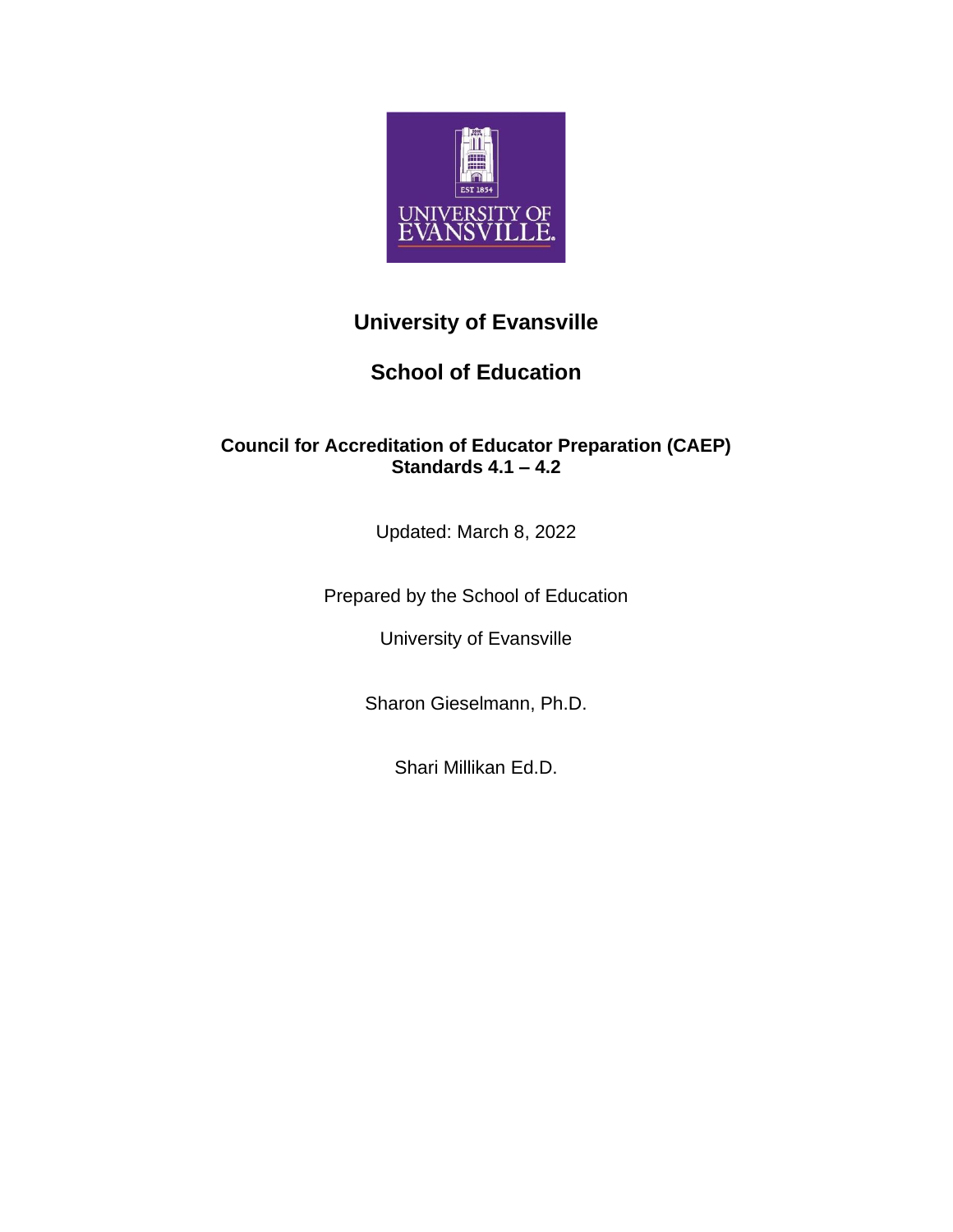### **Introduction**

The School of Education at the University of Evansville (UE) conducted a case study of the Educator Preparation Program (EPP) in an effort to provide evidence for CAEP Standards 4.1, Impact on P-12 Student Learning and Development, and 4.2, Indicators of Teaching Effectiveness. The case study included evaluation data from a sample of program completers who have been teaching for 1 to 5 years. To date this case study examined participant data at the end of the 2016-2017, 2017-2018, 2018- 2019 and 2019-2020 school years and the most current available Indiana Department of Education Teacher Survey data. The analysis of instructional practice and student growth data enables the EPP to evaluate program effectiveness and the possible need for program curriculum revisions.

The EPP utilizes educational theory and research-based practices to prepare effective classroom teachers. Early field experiences for education majors beginning in the very first year provide over 1000 hours of clinical practice prior to graduation. The EPP's commitment to school-university partnerships provides a professional development opportunity for all program completers.

#### **Literature Review**

#### **Theoretical Foundation of Teacher Preparation**

Teacher preparation at the University of Evansville focuses on practical experience and mentoring relationships in a professional development school-university partnership in an effort to produce positive P-12 student learning outcomes. The theoretical foundation of this case study is based on two prominent areas of educational research: experiential and social learning, (Bandura, 1977; Dewey, 1938; Rotter 1954;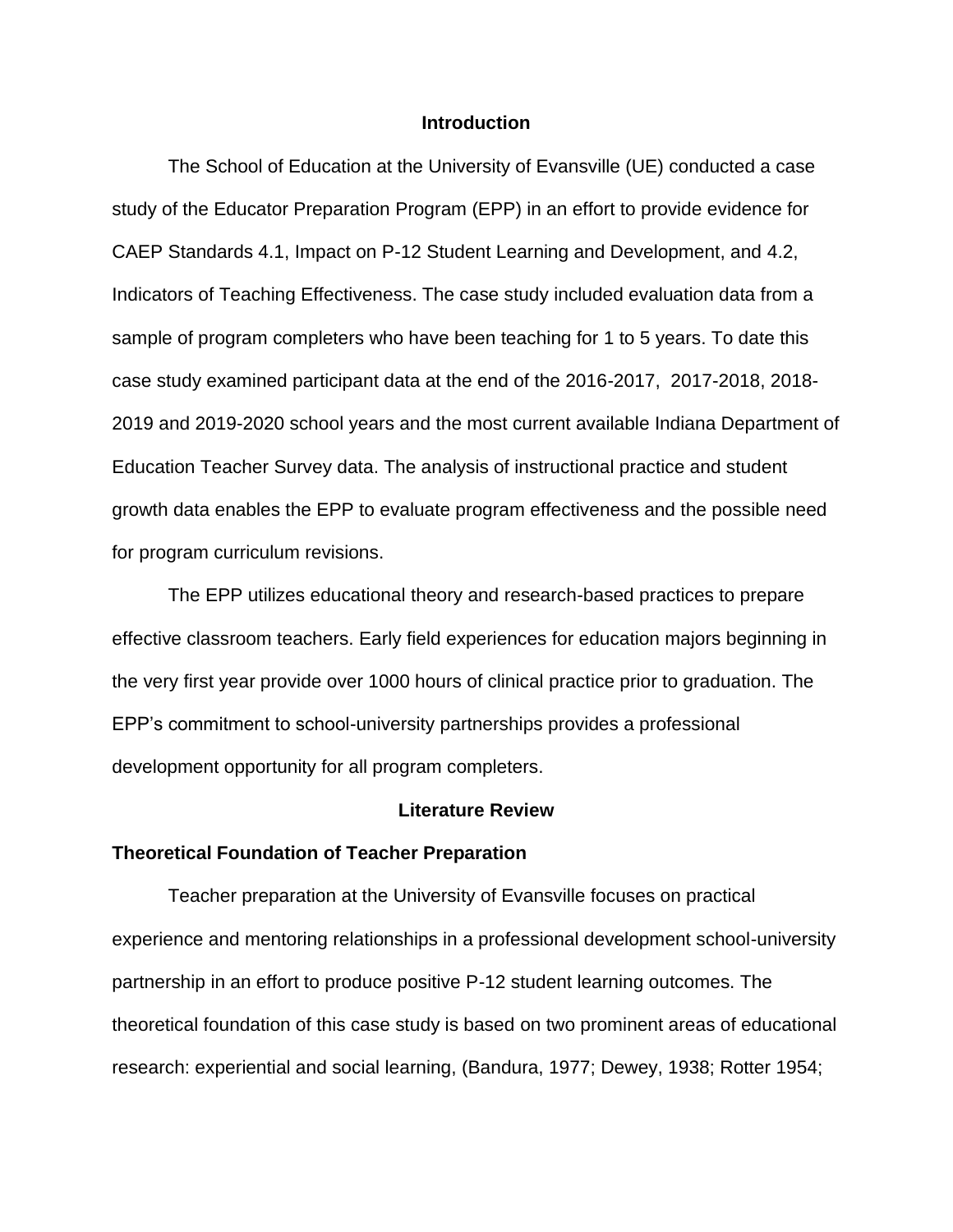Vygotsky, 1978). The premise of these theories, which relate to individuals learning from one another to build competencies and confidence, frames this study.

Dewey (1938) concluded that "all genuine education comes about through experience; this does not mean that all experiences are genuinely or equally educative" (p. 25). Dewey's work stressed the importance of the role of quality experiences in professional development. Dewey defined learning experiences as a circular pattern of trying, questioning, and further experimentation. The foundation of experiential learning is that experience matters and without experience there can be no true conceptual understanding. The educational goals of institutions of higher education often align with the ideals of experiential learning and employ cooperative models for professional preparation. Cooperative education allows for the application of knowledge through experience and creates an opportunity for growth through communication, reflection, and social learning.

The *social learning theory* emphasizes the value of observing modeled behaviors and attitudes. Rotter's (1954) work on social learning included the concepts of avoiding negative outcomes and promoting positive outcomes through observation of behaviors. Modeled behaviors are seen as crucial components to valued and desirable results.

#### **Early Internship Experiences**

The focus on clinical experiences early and often in teacher preparation at UE holds a promise for better prepared novice teachers and a marked improvement for student learning outcomes (National Research Council, 2010). The report prepared by the National Research Council suggests early clinical preparation is one of the most promising practices for affecting student achievement. The early clinical internship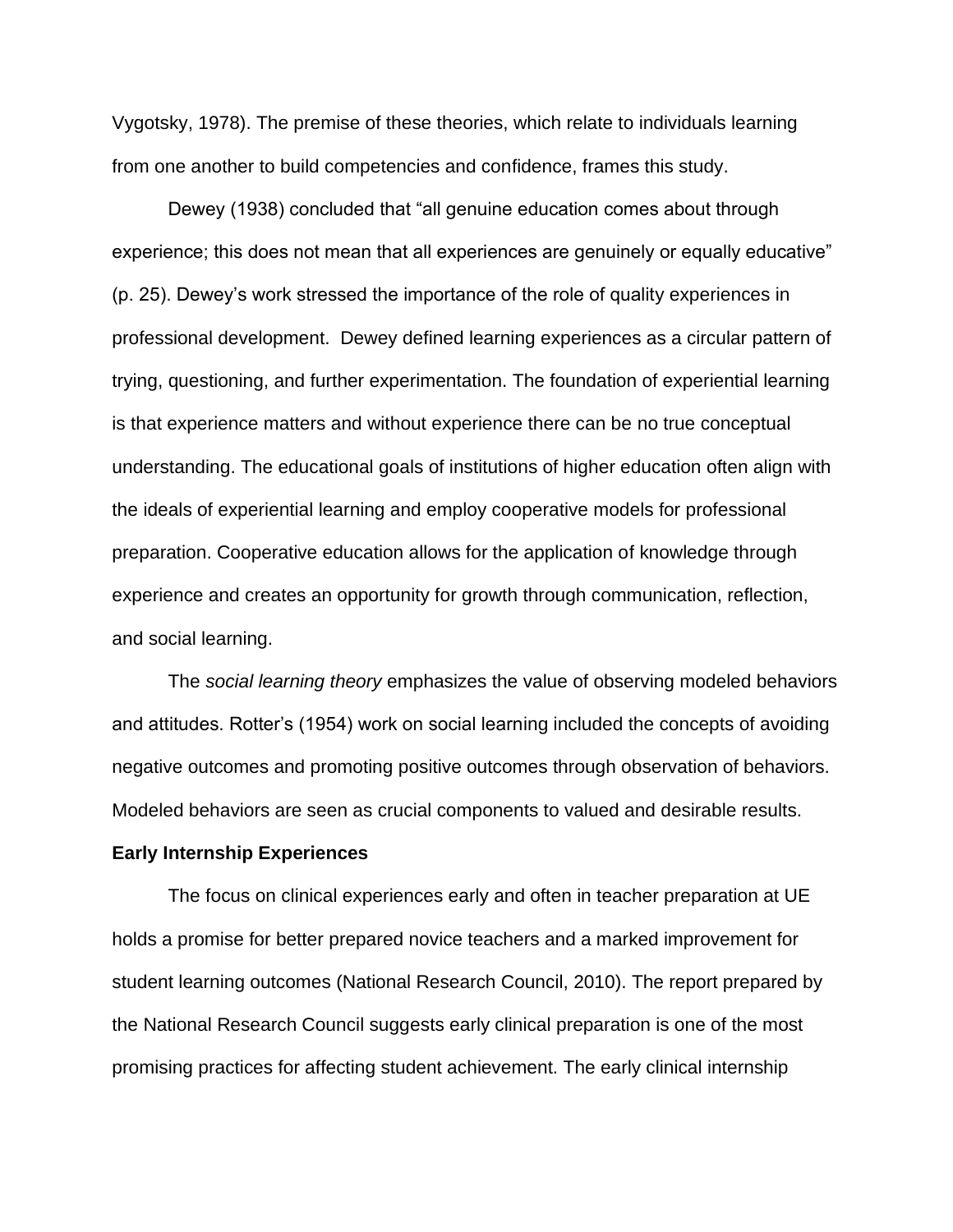should be a building block and eventually prepare candidates for a capstone experience such as student teaching and a professional portfolio. This portfolio should focus on the candidate's development, but also include the ultimate goal of impact on student learning. These experiences are even more beneficial to teacher candidates when they include supervision and frequent feedback.

Historically, the role of a mentor teacher throughout the internship experience was to accept the teacher candidate into the classroom, serve as host, and model teaching practices. A significant shift in the roles and responsibilities of mentor teachers occurred over the past three decades (Ambrosetti & Dekkers, 2010). The mentor teacher has long been credited with playing the most influential and significant role in the teacher candidates' professional development (Izadinia, 2016; Karmos & Jacko, 1977; Klieger & Oster-Levinz, 2015; Roland & Beckford, 2010). In an early pivotal study by Karmos and Jacko (1977) on the perspectives of teacher candidates on teacher preparation, mentor teachers were considered the most significant and positive influence on teacher candidate learning by more than half of the respondents. The influence was credited to the role mentor teachers played in the development of teacher candidates' knowledge, skills, and professional attitudes. The research on the importance of early practical experience and the influence of the mentor teacher paved the way for new designs in teacher preparation programming.

#### **Professional Development School Model**

The professional development school (PDS) model, which began in the 1990s, is currently being practiced within teacher education. This transformation posits that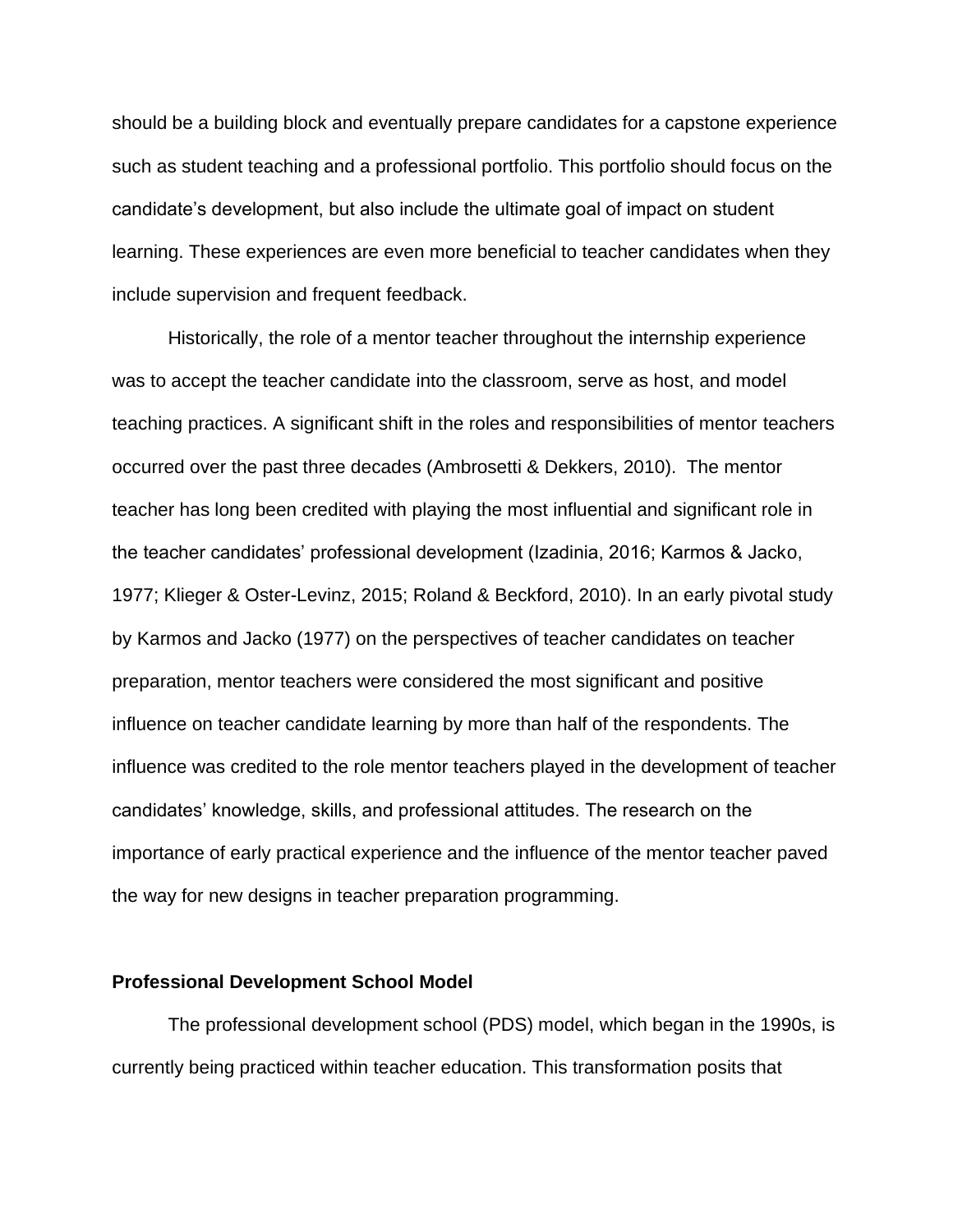effective teacher preparation cannot solely rest on the shoulders of teacher preparation programs alone. The professional development school consists of an innovative design formed through partnerships between teacher preparation programs and P–12 schools. This model has several goals: collaboration and a symbiotic partnership between schools and universities, expanded early clinical internship experiences, reform in teacher education, enhanced student achievement, professional development for participants, and research on promoting cultural and linguistic diversity and culturally responsive teaching in preparing teachers for urban school settings (Darling-Hammond, 2009; Grossman, Hammerness, & McDonald, 2009; Johnston-Parsons, 2012). Research on professional development partnerships indicates lower attrition among new teachers and greater teaching efficacy (Darling-Hammond, 2005).

The concept of professional development schools reorganized the teacher candidate field experiences. Criticism for the divide between the educational theory taught at the university and the integration of these theories into classroom teaching was addressed by the expectations of the professional development model. The collaborative nature of the professional development model sought to provide consistency and congruence between the university program and classroom clinical expectations (Zeichner, 2010). The goal was to create clinical settings that would enable teacher candidates to acquire essential skills. The model was designed to link theory and practice by bringing university instruction into the schools and allowing for immediate application in the classroom setting. The role of the mentor teacher became an integral part of this ideology. The findings of a study by Klieger and Oster-Levinz (2015) revealed teachers who are now serving as mentors credit their participation in a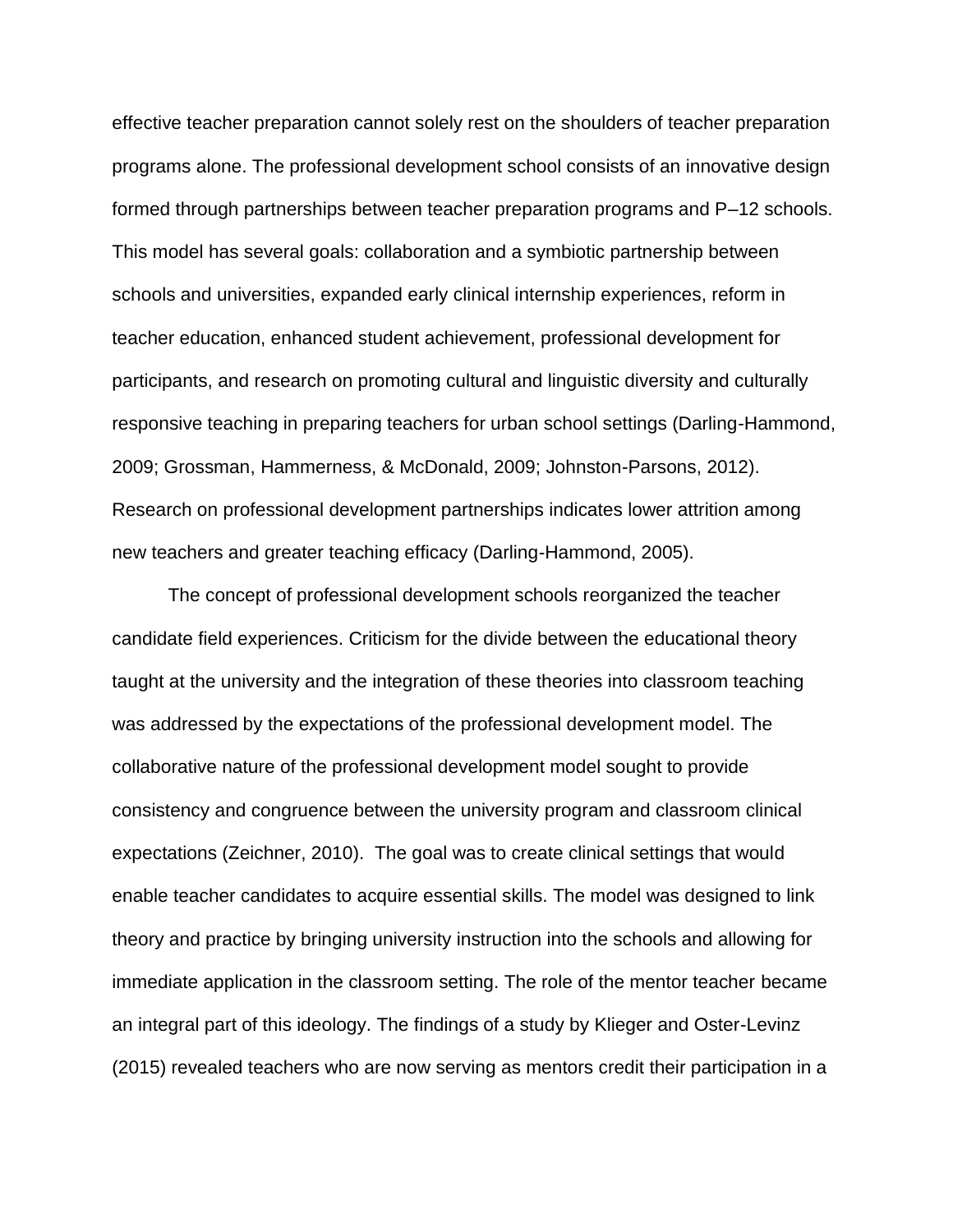professional development teacher preparation model for a greater understanding of the mentor role. Mentor teachers were now invited to share in the experience of planning and problem solving. The passive manner of including mentor teachers in teacher preparation had taken the shift to an increasingly active and engaging partnership. One of the crucial roles of the mentor teacher under this new model of teacher preparation was to assist the teacher candidate in the ability to link the art of reflection with professional practice in an effort to improve student outcomes.

Johnston-Parsons (2012) offered suggestions for implementing a successful teacher preparation model through partnerships, like the professional development school model, in teacher preparation. Johnston-Parsons identified that an essential key to success is the mutual ownership of the learning community. Additionally, collaborative roles need to be established and well defined and the relationship should be built on trust and offer benefits to all stakeholders. The community of practice created by the professional development school should be theoretically grounded in social learning theory (Bandura, 1977). The theory suggests we are social beings and that knowledge and learning are gained through observing and experiencing the world around us. During teacher preparation, this occurs when teacher candidates have the opportunity to practice teaching skills and observe mentors in the field.

In summary, this case study was designed to reflect the theories of experiential learning and social learning used within teacher preparation at the University of Evansville. The decades of research have provided ample evidence of the contributions of these educational theories in the professional preparation of effective teachers and ultimately P-12 student achievement. Relevant research in early and rigorous clinical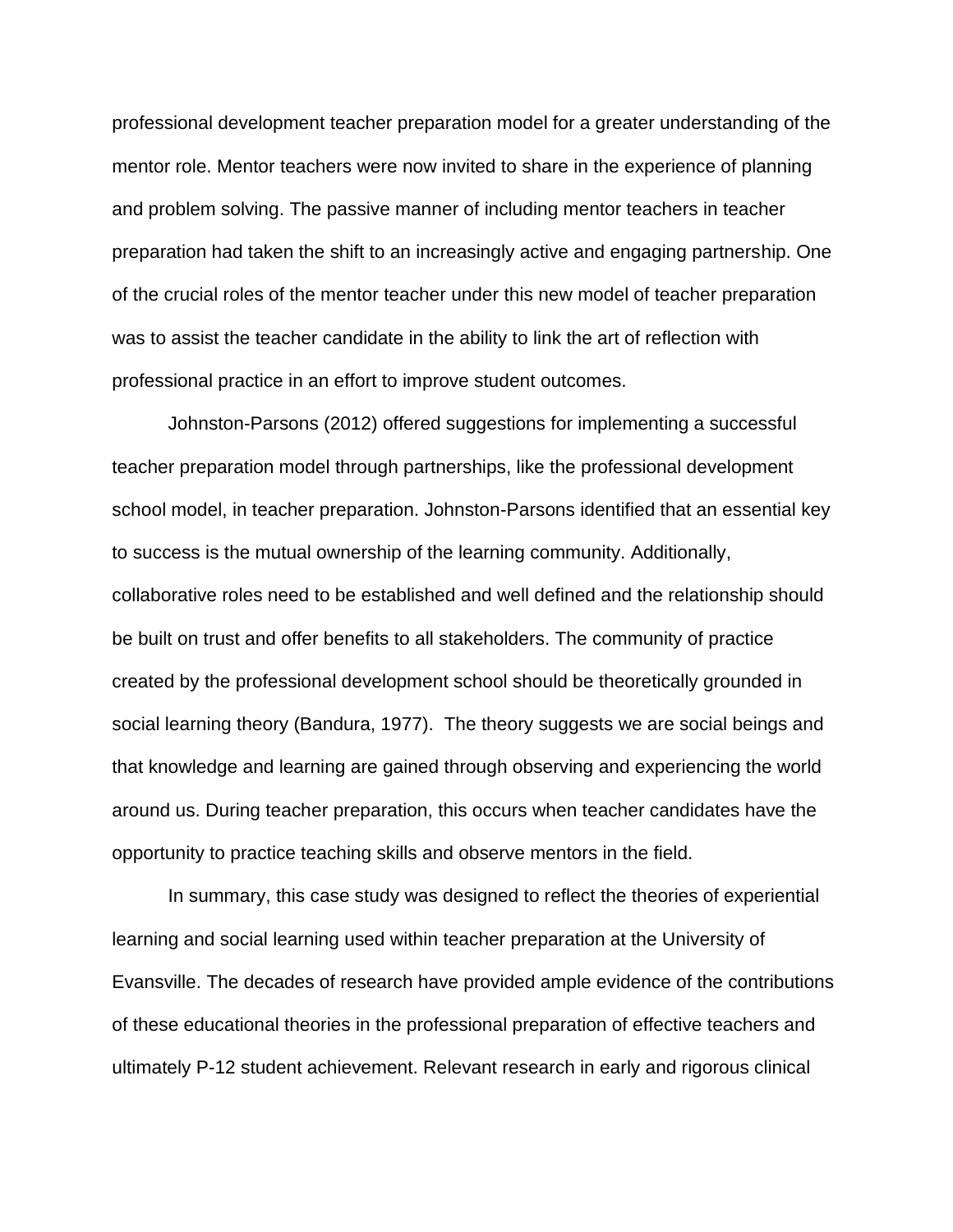experiences, the significant role of the mentor teacher, and the importance of a professional development school model frame the design of teacher preparation at the University of Evansville.

### **Methodology**

The researchers used a quasi-experimental quantitative design to conduct the multi-year case study. This was a logical approach based on the numerical data provided by case study participants and IDOE surveys (Mertens, 2010). The data collected provided direct evidence of impact on student learning and teacher effectiveness.

### **Setting and Participants**

The Evansville Vanderburgh County School Corporation (EVSC) is the largest regional employer of the School of Education program completers from the University of Evansville; therefore, participants for this case study were solicited from this pool of program completers. According to the EVSC's Associate Superintendent for Strategy and Accountability, teachers employed in the school corporation may share their evaluation data with their EPP. Faculty from the School of Education held a focus group with five completers to gain more knowledge on the iObservation instrument and the locally developed assessment (LDA) used across the school corporation. They discussed the items on each instrument and how this information was used. As a result, the University of Evansville School of Education program completers, working in EVSC classrooms for five years or less, were asked to share their evaluation data with the School of Education. It was determined that this service period in the classroom would be an appropriate measure of EPP influence on teaching practices.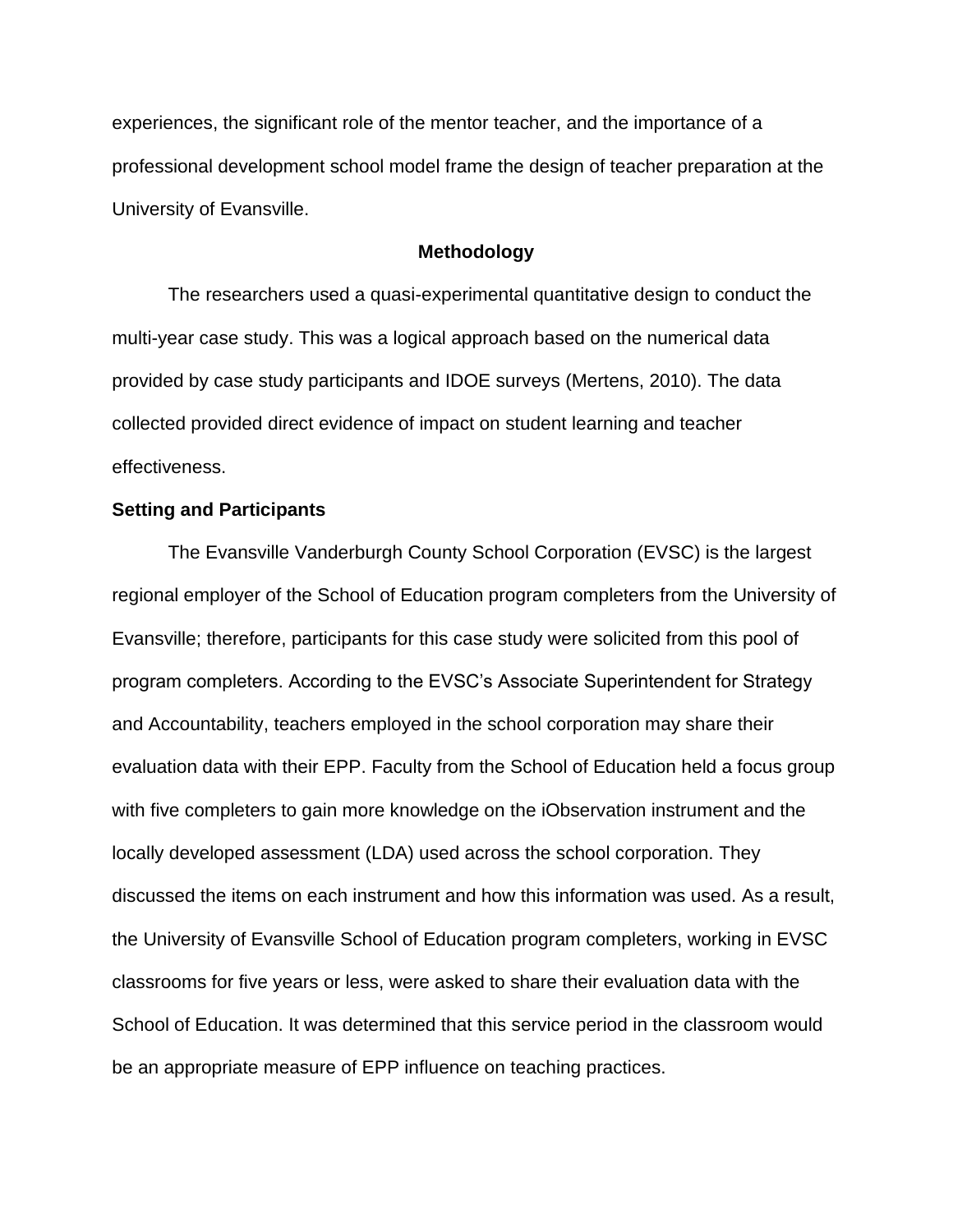### **Data Collection**

Beginning in the 2016-2017 school year, EVSC's online Personnel Directory was used to identify the program completers and their respective school sites. Invitations to participate in the case study were mailed to all program completers within the last 5 years, who were currently employed in the EVSC. Those interested in participating in the case study signed and returned a permission to use data agreement. This form granted the EPP permission to use instructional practice and student growth data solely for accreditation purposes and ensured confidentiality. The evaluations could be mailed, if the participants wished to remain anonymous. It was requested that all students' names be removed. After meetings with EVSC's Associate Superintendent for Strategy and Accountability, it was determined that the School of Education should obtain copies of our graduates' iObservations and locally developed assessment data to determine their impact on P-12 student achievement. Therefore, participants were asked to share both teaching observation evaluations and student growth data. To date eleven participants shared evaluation documents for the 2016-2017 school year. Six participants shared evaluation documents for the 2017-2018 school year. Ten participants shared evaluation documents for the 2018-2019 school year and five participants shared data evaluation documents for the 2019-2020 school year. For the 2020-2021 school year 32 participants data was collected. Most participants shared both the iObservation evaluations and grade level appropriate student growth data, while others shared data that was available to them at the time of the collection period. In the spring of 2020, the School of Education signed a Memorandum of Agreement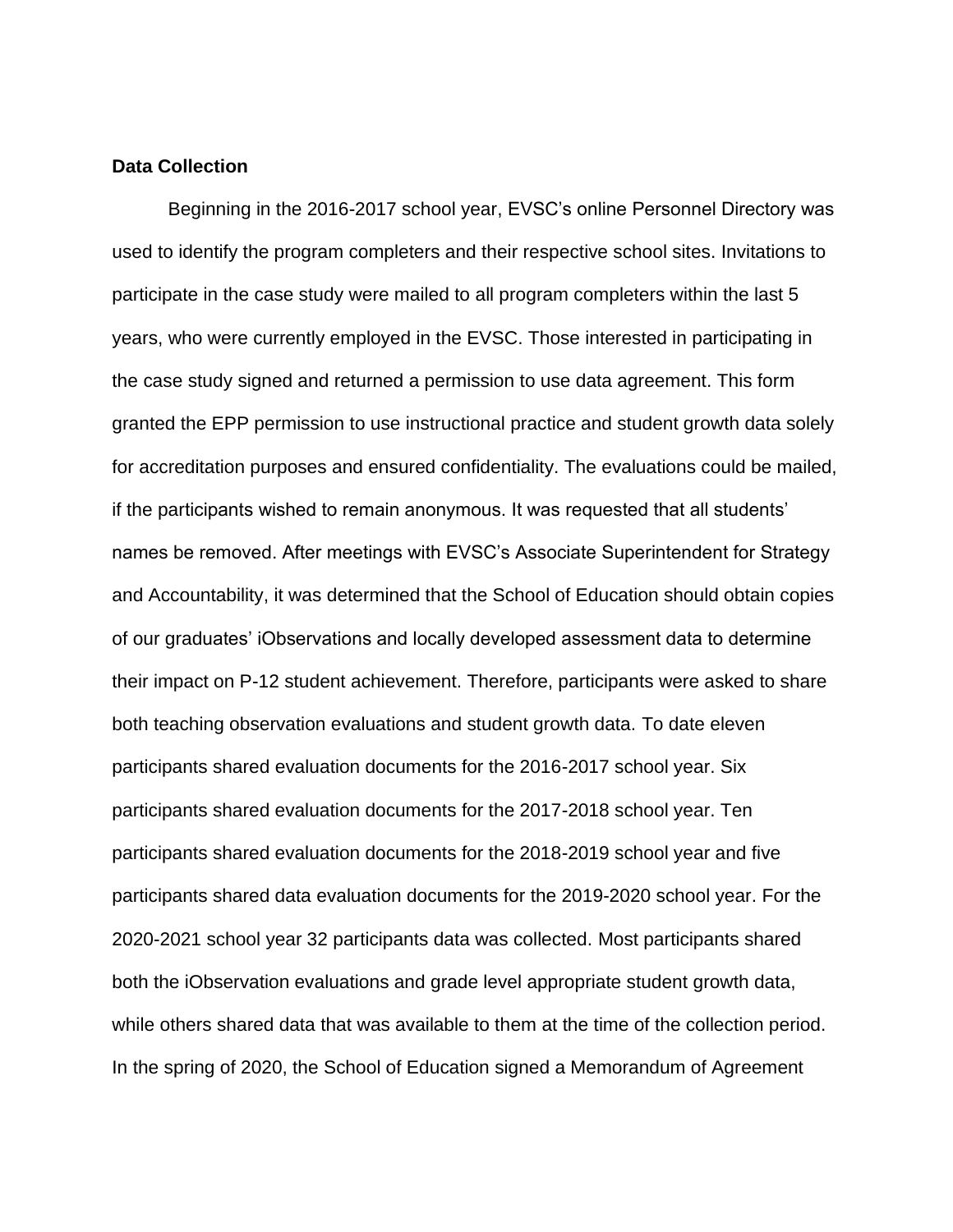with the EVSC to secure iObservation evaluations and grade level appropriate student growth data from our graduates. This allows for a larger cadre to contribute to our data collection process and explains the larger number of participants data gathered beginning in the 2020-2021 school year. However, due to the unique circumstances surrounding Covid 19, we were unable to secure this data from the EVSC during the spring of 2020. Data was able to be shared by EVSC beginning in the spring of 2021. Furthermore, beginning the 2020-2021 school year, the Indiana Department of Education no longer required student growth data. Therefore, the LDA was discontinued and student growth data was removed from teacher evaluations.

#### **Measures**

#### **iObservations**

According to information obtained from the Evansville Teachers Association and verified by School of Education program completers during a focus group, teaching observations and development data account for 90% of the teachers' summative rating. Observations are recorded in iObservation, an online software platform that serves as an interface for evaluation data for both teachers and administrators. Every teacher has a login and password that provides access to evaluation data and an opportunity to upload evidence or artifacts to support their instructional practice. Each teacher is observed by a minimum of two times over the course of a school year by two different evaluators. Observations may be conducted by building-level administrators including principals, assistant principals, department chairs, or professional development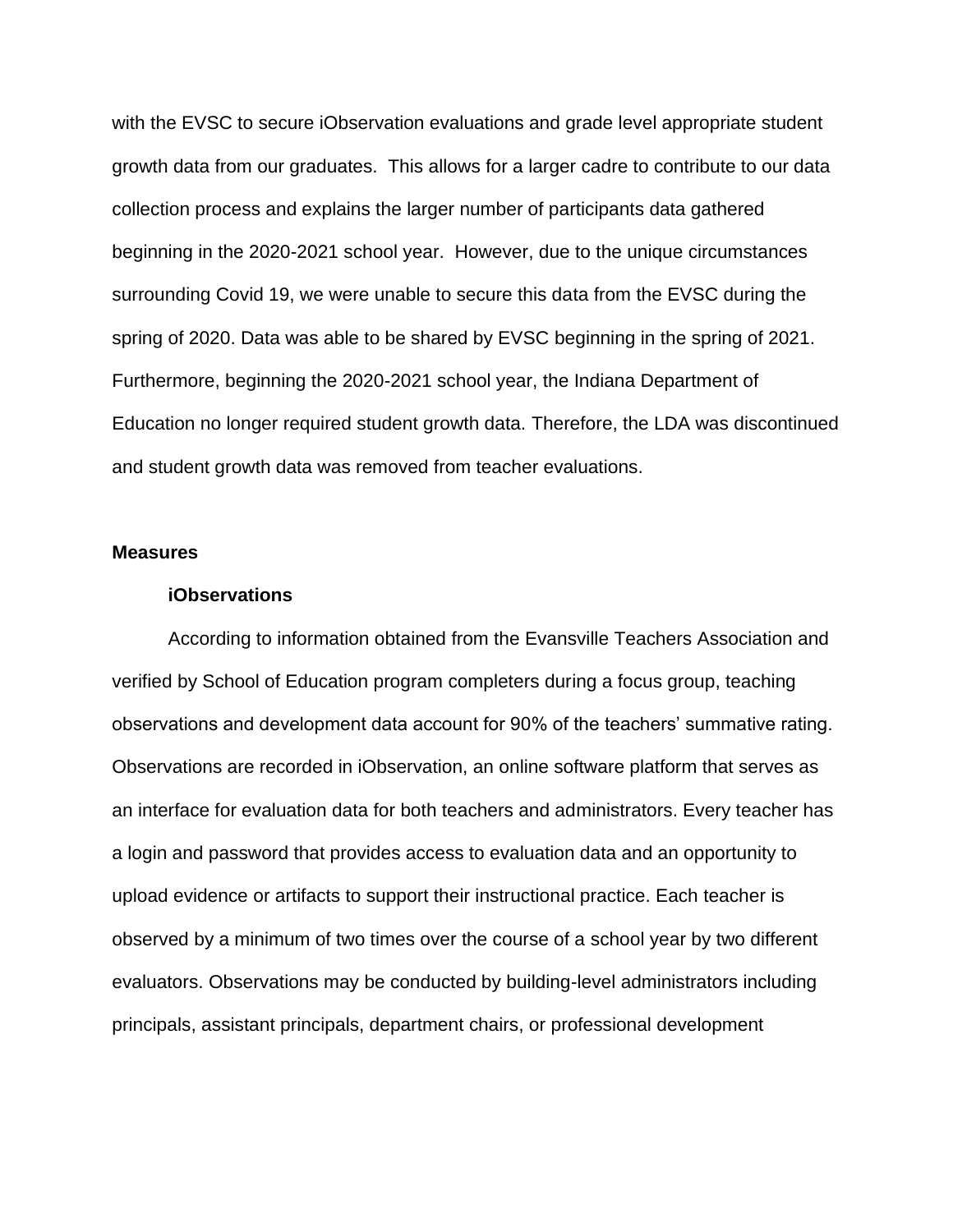specialists. They may also be observed by district-level administrators, including directors, assistant directors, or content coordinators.

Evidence gathered for the current academic year from the observations and teacher-provided artifacts were scored according to the EVSC evaluation rubric. Teachers are assigned a rating on a 5-point scale for each of the 4 domains of essential competencies as well as all competencies for which evidence was gathered via observation or teacher-provided artifacts. If non-essential competencies are not scored, their weight is distributed proportionally among the other competencies within the same domain. Based on the percentage weighing for each competency as indicated in the outlines, and overall rubric score between 1 and 5 is assigned to each teacher. A score of a 3 on the rubric represents solid, effective teaching. The rubric domains of competencies are defined and weighted as follows:

Domain 1: Instructional Design and Assessment (20% of overall score)

- Effective Lesson Design
- Assessments

Domain 2: Instructional Delivery (50% of overall score)

- Resources, Activities and Materials
- Presenting Instructional Content
- Lesson Pacing and Structure
- Questioning Strategies
- Thinking and Problem Solving
- Monitoring for Learning
- Knowledge of Students as Learners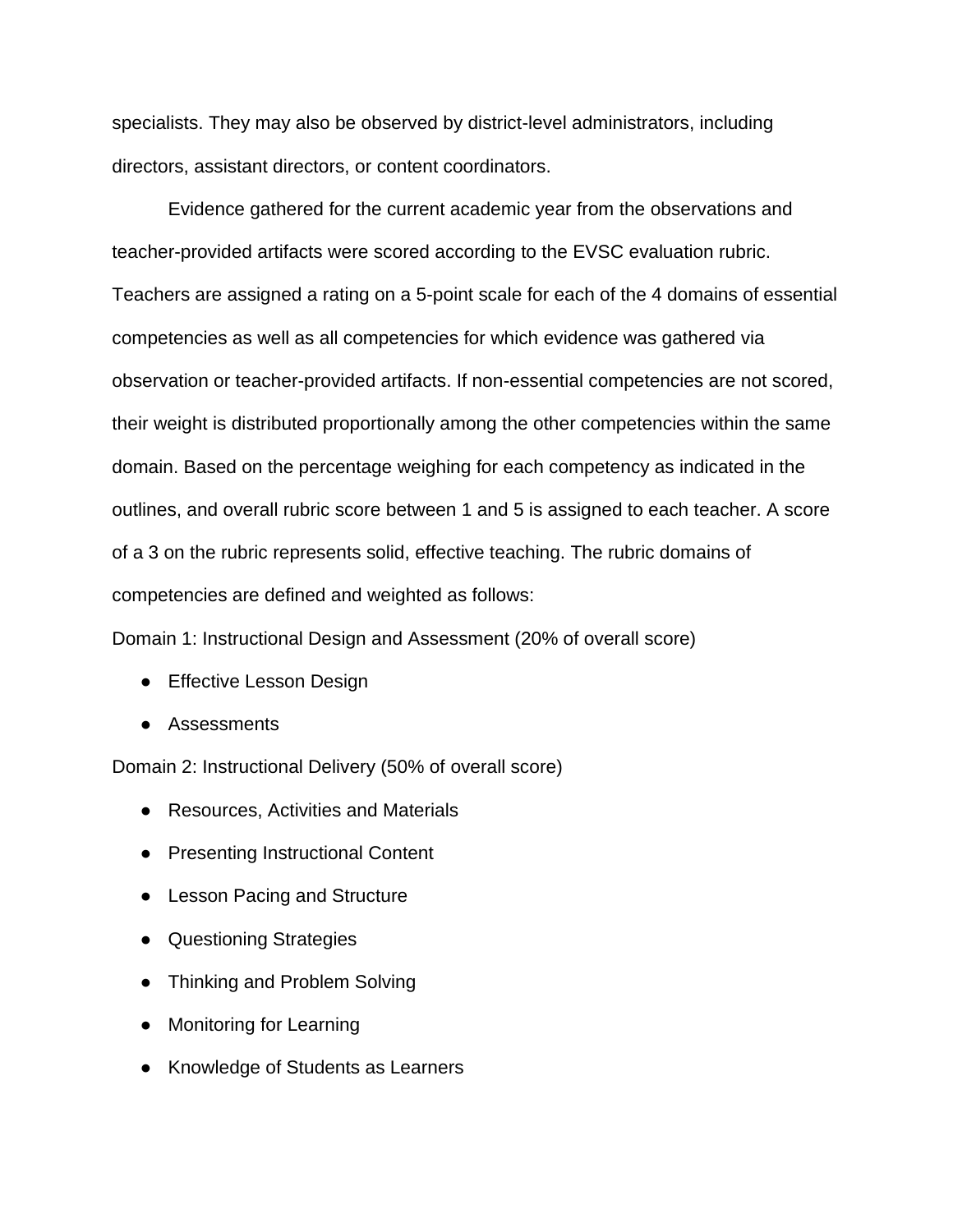Domain 3: Learning Environment (15% of overall score)

- Respectful Culture
- Environment

Domain 4: Collaboration and Professional Responsibilities (15% of overall score)

- Collaboration to Support Learning
- Professionalism

In simplest terms, the teachers are evaluated on planning for instruction, content delivery and assessment, a classroom environment conducive to learning, collaboration, and professionalism.

# **Student Growth Data.**

Under the EVSC teacher evaluation system, student growth data will account for 10% of the final summative rating. For the majority of teachers, that 10% will include at least two of the following factors: LDA data (5%), and school grade (5%).

For most teachers LDAs will be the work of their professional development community (PLC), and the development of these assessments will occur during the first part of the school year. LDAs will be teacher created and peer reviewed. Information on LDAs is available on the EVSC teacher portal. Effectiveness is rated on a 5-point scale based on the percentage of students showing improvement from pre- to post- test. As previously stated, this LDA data was not required and discontinued during the 2020- 2021 school year. Effectiveness data from the LDA was scored as follows:

| Less than 20% | 20-29.9% | 30-59.9% | 60-74.9% | 75% or more |
|---------------|----------|----------|----------|-------------|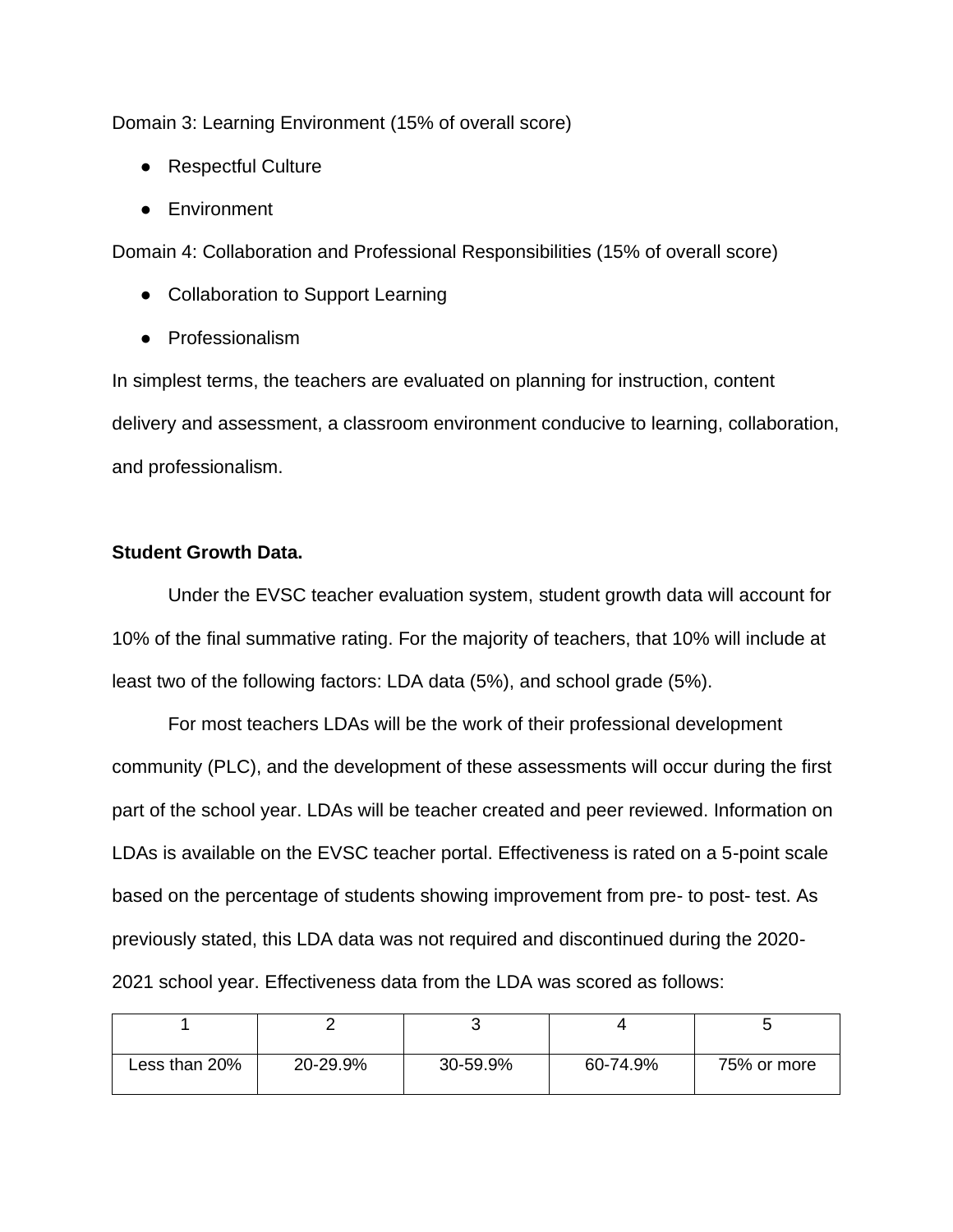#### **Surveys.**

The IDOE provides data from valid, reliable and structured observation instruments that demonstrate completer ability to effectively apply professional knowledge, skills and dispositions in classroom settings. These instruments are the Principal Survey, the Teacher Survey and the Effectiveness Ratings. The IDOE Effectiveness Ratings satisfy the Indiana Code 20-28-11.5-9, Sec. 9 that requires school corporations to share the results of the most recent teacher evaluations for those with three or fewer years of teaching experience with EPP's. The IDOE Principal Surveys require principals in each school corporation to complete a survey that provides information regarding the principal's assessment of the quality of instruction by each teacher preparation program in Indiana for their teachers employed at the school who initially received their teaching license in Indiana in the previous two (2) years.

#### **Data Analysis**

Prior to the MOU with EVSC, data were analyzed using SPSS statistical software. Data screening and a descriptive statistics analysis were conducted to provide the range, mean, and standard deviation for each measure. These analyses were carried out to assess the effect of the EPP on programs completers' teaching effectiveness and impact on P-12 student learning. Since implementation of the MOU, EVSC provides analyzed data including the mean score from each category within the domain along with the overall mean score of the domain. Also included in EVSC's analyzed data is the percentage of teachers who are considered effective/highly effective for that evaluation period.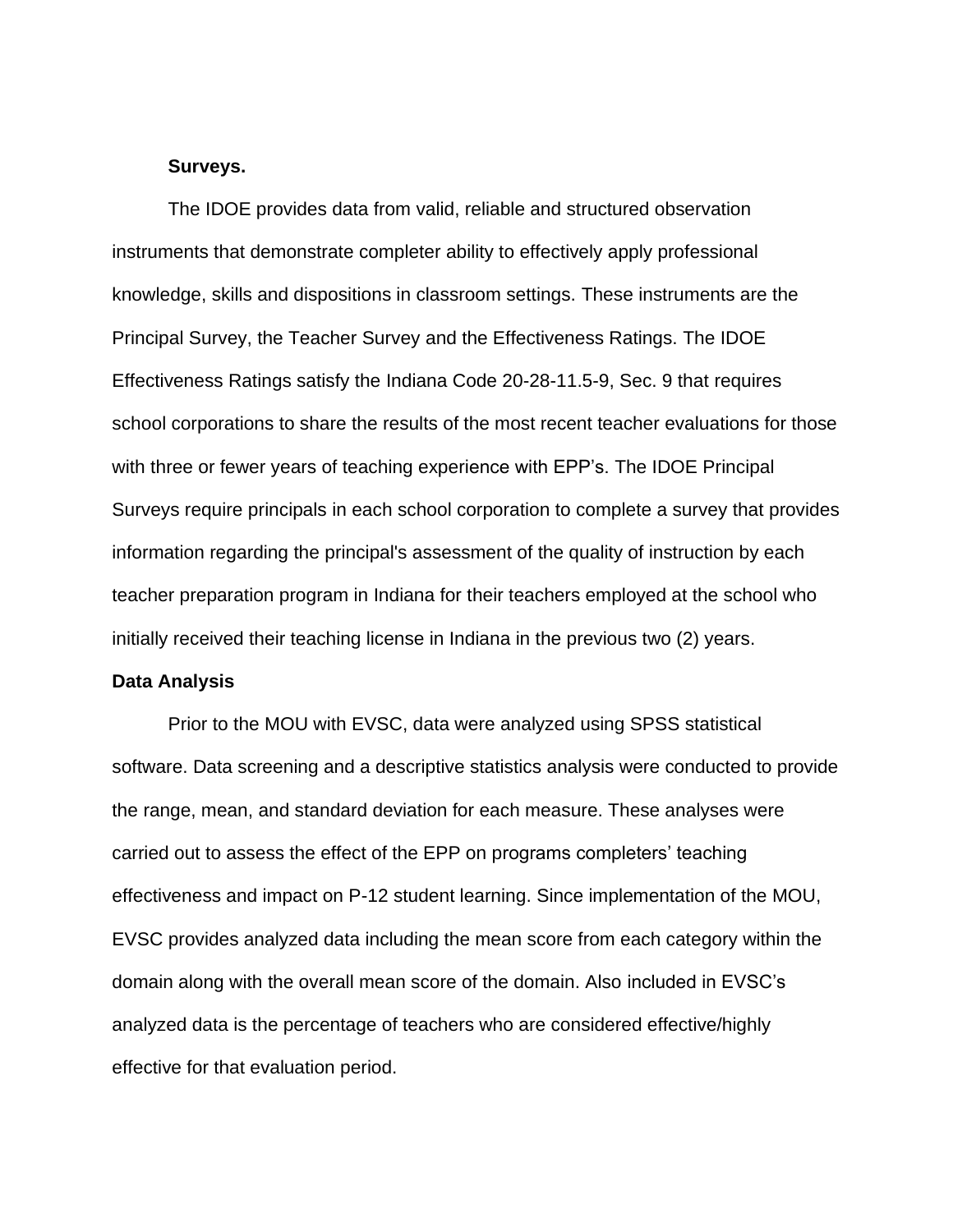# **Limitations**

The quasi-experimental design in educational research restricted random sampling and may have contributed to a threat of self-selection reliability. There was also a risk of self-selection bias, as the program completers were invited to participate in the study. It is important to note that at the beginning of the 2017-2018 academic year the EVSC evaluation rubric was revised. The essential competencies were eliminated and all competencies were scored. The weights for each of the domains were also revised.

In the beginning of the data collection process for this study, relatively small sample sizes presented possible limitations to the case study. These limitations pose threats to the validity and reliability of the case study and warrant on-going research.

## **Findings**

## Program Completer Data 2016-2017

| <b>Descriptive Statistics</b> |
|-------------------------------|
|-------------------------------|

|                               | N  | Minimum | Maximum | Mean  | Std.Deviation |
|-------------------------------|----|---------|---------|-------|---------------|
|                               |    |         |         |       |               |
| <b>Instructional Practice</b> |    | 3.00    | 4.66    | 3.61  | .54           |
| <b>Student Data</b>           | 10 | 2.80    | 4.50    | 3.39  | .64           |
| LDA*                          | 10 | 68.00   | 100.00  | 96.50 | 5.64          |
| SIP Performance               |    | .00     | 5.00    | 2.93  | 1.82          |

Data Scale 5.0 - 3.75 Highly Effective 3.74 – 2.75 Effective 2.74 – 1.75 Needs Improvement 1.74 – 1.0 Ineffective

\*LDA – Values represent % of students showing improvement from pre-post assessment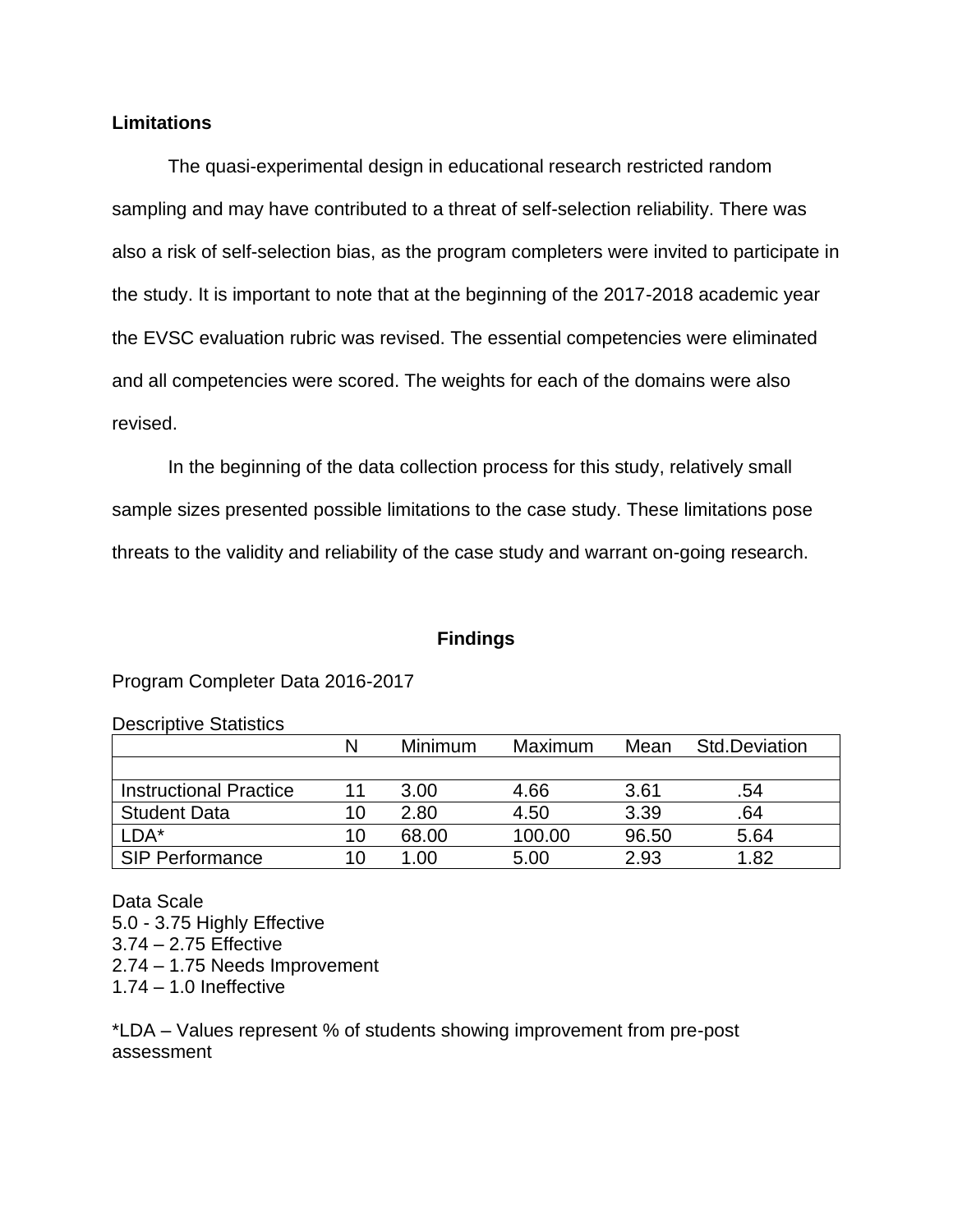Descriptive statistics (N=11) from the iObservation evaluation instrument for Instructional Practice revealed a range of 3.00(Effective)-4.66(Highly Effective) with mean rating of 3.61(Effective) and .54 standard deviation. Descriptive statistics (N=10) from the Student Growth data through ISTEP or SIP revealed a range of 1.00(Ineffective)-5.00(Highly Effective) with a mean rating of 2.93(Effective) and 1.82 standard deviation. Student Growth data through LDA(N=10) revealed a student improvement range of 68%-100% with a mean growth percentage of 96.50% and a standard deviation of 5.64. The participants received a student data rating based on both the ISTEP/SIP and LDA data. The Student Data Rating(N=10) revealed a range of 2.80(Effective)-4.50(Highly Effective) with a mean rating of 3.39(Effective) and .64 standard deviation.

According to the Indiana Department of Education Teacher Effectiveness Ratings, the percent of University of Evansville program completers receiving a teacher evaluation rating of Effective or Highly Effective during the 2015-2016 school year are as follows:

Teachers with One (1) Year Experience = 21 (18 Effective, 2 Highly Effective) Teachers with Two (2) Years of Experience = 21 (16 Effective, 5 Highly Effective) Teachers with Three (3) Years of Experience = 25 (10 Effective, 10 Highly Effective) Grand Total Rated Effective: 44 Grand Total Rated Highly Effective: 17 Grand Total Effective and Highly Effective: 61 Grand Total Teachers Evaluated: 67

The data indicated that 97.6% of program completers with 1-2 years of teaching experience were rated either "Effective" or "Highly Effective" as a practicing teacher.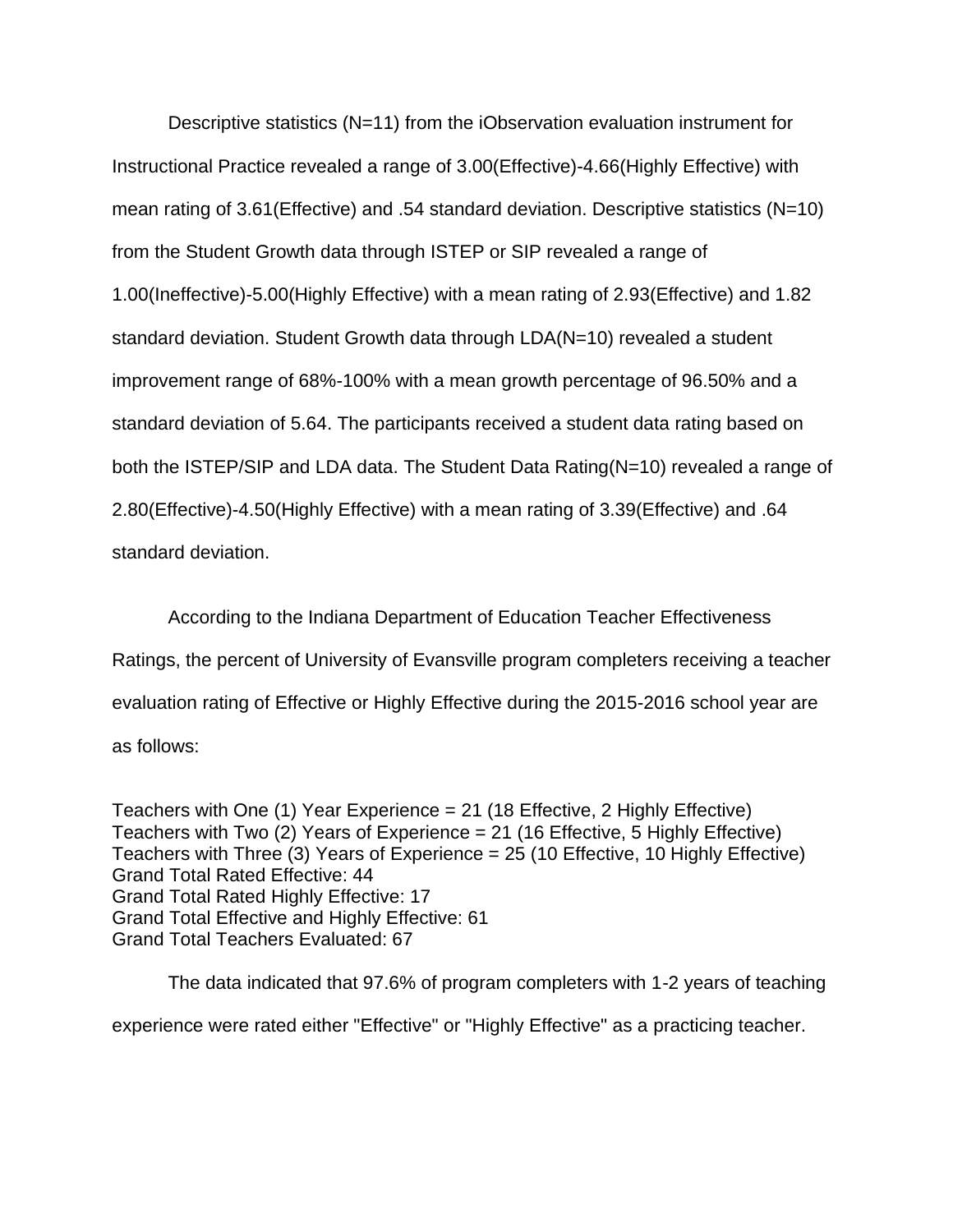Ninety-one percent of program completers with 1-3 years of teaching experience were

rated either "Effective" or "Highly Effective" as a practicing teacher.

Program Completer Data 2016-2017

| <b>Descriptive Statistics</b> |   |                |         |       |                      |
|-------------------------------|---|----------------|---------|-------|----------------------|
|                               | N | <b>Minimum</b> | Maximum | Mean  | <b>Std.Deviation</b> |
|                               |   |                |         |       |                      |
| <b>Instructional Practice</b> | 3 | 4.18           | 4.79    | 4.46  | .30                  |
| <b>Student Data</b>           |   | 3.00           | 3.00    | 3.00  |                      |
| LDA*                          | 6 | 87.00          | 100.00  | 96.50 | 5.64                 |
| <b>SIP Performance</b>        |   | 1.00           | 1.00    | 1.00  |                      |

Data Scale 5.0 - 3.75 Highly Effective 3.74 – 2.75 Effective 2.74 – 1.75 Needs Improvement 1.74 – 1.0 Ineffective

\*LDA – Values represent % of students showing improvement from pre-post assessment

Descriptive statistics (N=3) from the iObservation evaluation instrument for Instructional Practice revealed a range of 4.18(Effective)-4.79(Highly Effective) with mean rating of 4.46(Effective) and .30 standard deviation. Descriptive statistics (N=1) from the Student Growth data through ISTEP or SIP revealed a range of 1.00(Ineffective)-1.00(Ineffective). Student Growth data through LDA(N=6) revealed a student improvement range of 87%-100% with a mean growth percentage of 96.50% and a standard deviation of 5.64. The participants received a student data rating based on both the ISTEP/SIP and LDA data. The Student Data Rating(N=1) revealed a range of 3.00(Effective).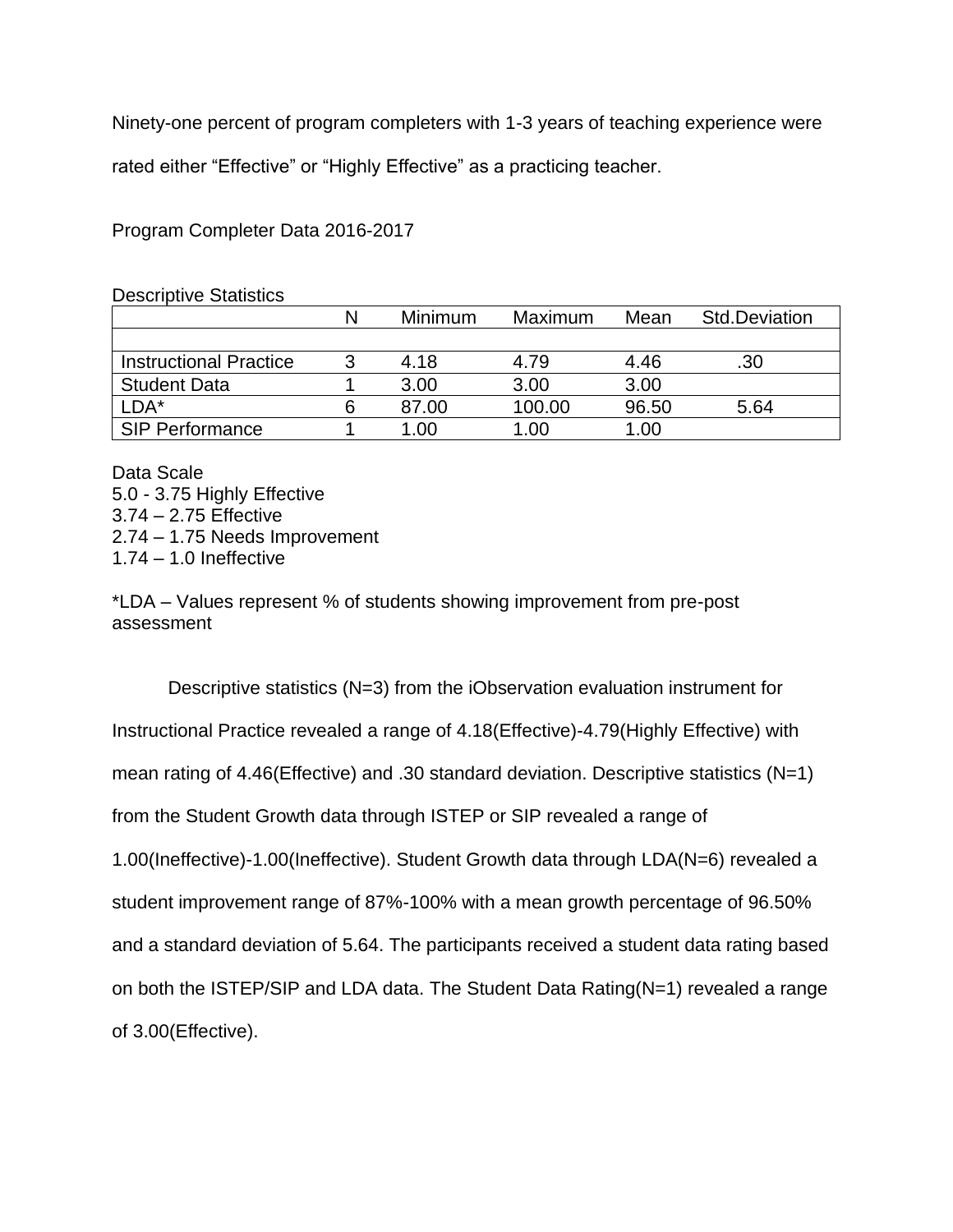Examining the mean scores for each of the four Domains in the iObservation instructional practice evaluation revealed "effective" and "highly effective" ratings. All individual participants were rated "effective" and "highly effective" across all four Domains with the exception of one participant who was rated "needs improvement" for Domain 3, Learning Environment. Overall, the highest mean score was in Domain 3, Learning Environment. The second highest mean score was in Domain 4, Collaboration and Professional Responsibilities, followed by Domain 1, Instructional Design and Assessment, and finally Domain 2, Instructional Practice.

According to the Indiana Department of Education Teacher Effectiveness Ratings, the percent of University of Evansville program completers receiving a teacher evaluation rating of Effective or Highly Effective during the 2015-2016 school year are as follows:

Teachers with One (1) Year Experience = 28 (26 Effective) Teachers with Two (2) Years of Experience = 17 (13 Effective, 2 Highly Effective) Teachers with Three (3) Years of Experience = 25 (18 Effective, 7 Highly Effective) Grand Total Rated Effective: 57 Grand Total Rated Highly Effective: 9 Grand Total Effective and Highly Effective: 66 Grand Total Teachers Evaluated: 70

The data indicated that 91.1% of program completers with 1-2 years of teaching experience were rated either "Effective" or "Highly Effective" as a practicing teacher. Ninety-four percent of program completers with 1-3 years of teaching experience were rated either "Effective" or "Highly Effective" as a practicing teacher. Program Completer Data 2017-2018

Descriptive Statistics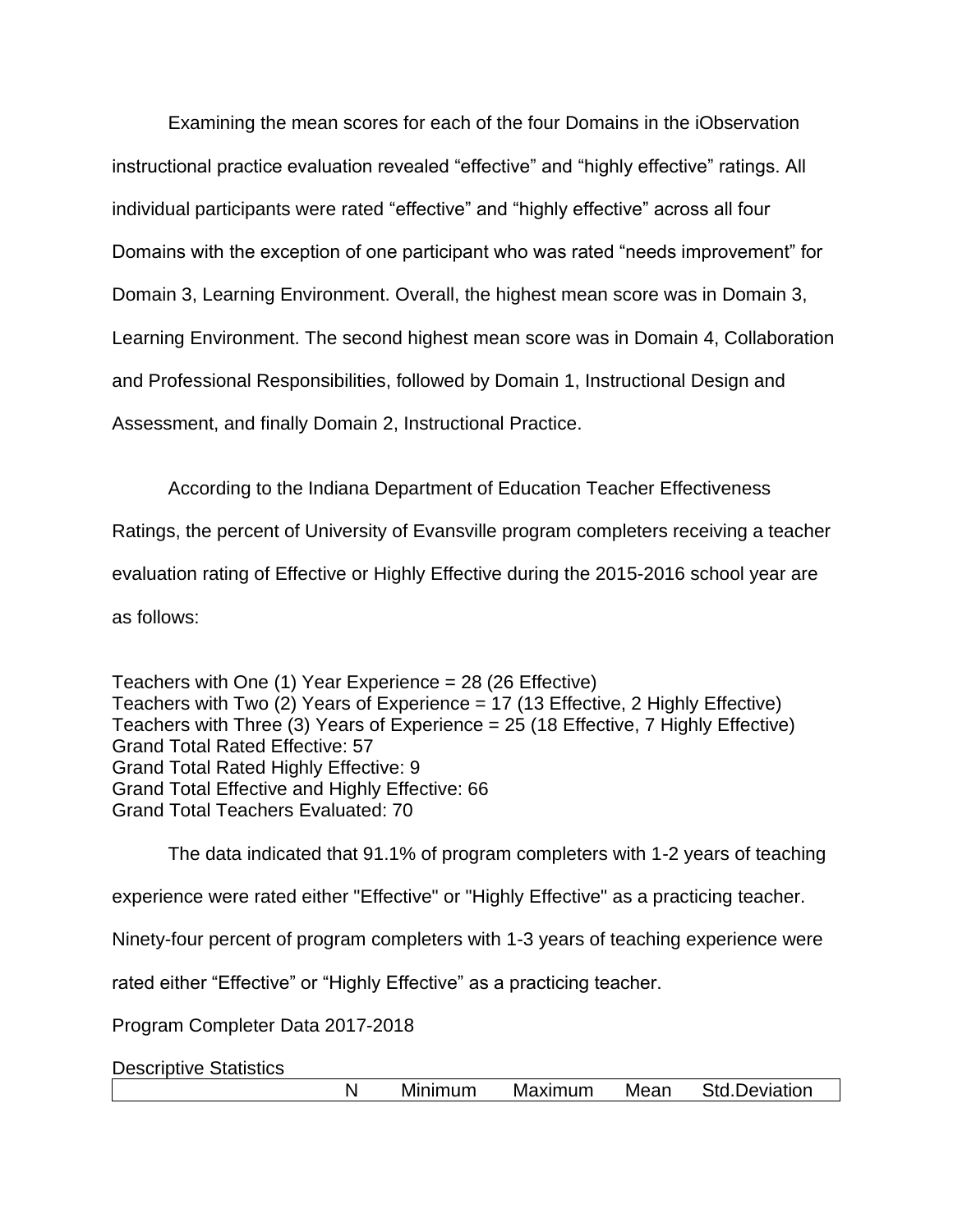| <b>Instructional Practice</b> | 2.92  | 4.79   | 3.90  | .56  |
|-------------------------------|-------|--------|-------|------|
| <b>Student Data</b>           | 3.00  | 5.00   | 4.19  | 1.00 |
| $\mathsf{LDA}^\star$          | 92.00 | 100.00 | 97.75 | 3.28 |
| <b>SIP Performance</b>        | .00   | 5.00   | 3.29  | 2.14 |

Data Scale 5.0 - 3.75 Highly Effective 3.74 – 2.75 Effective 2.74 – 1.75 Needs Improvement 1.74 – 1.0 Ineffective

\*LDA – Values represent % of students showing improvement form pre-post assessment

Descriptive statistics (N=10) from the iObservation evaluation instrument for Instructional Practice revealed a range of 2.92(Effective)-4.79(Highly Effective) with mean rating of 3.90(Highly Effective) and .56 standard deviation. Descriptive statistics (N=7) from the Student Growth data through ISTEP or SIP revealed a range of 1.00(Ineffective)-5.00(Highly Effective) with a mean rating of 3.29(Effective) and a 2.14 standard deviation. Student Growth data through LDA(N=8) revealed a student improvement range of 92%-100% with a mean growth percentage of 97.75% and a standard deviation of 3.28. The participants received a student data rating based on both the ISTEP/SIP and LDA data. The Student Data Rating(N=8) revealed a range of 3.00(Effective)-5.00(Highly Effective) with a mean rating of 4.19(Highly Effective) and 1.00 standard deviation.

Examining the mean scores for each of the four Domains in the iObservation instructional practice evaluation revealed "effective" and "highly effective" ratings. All individual participants were rated "effective" and "highly effective" across all four Domains. Overall, the highest mean score was in Domain 3, Learning Environment. The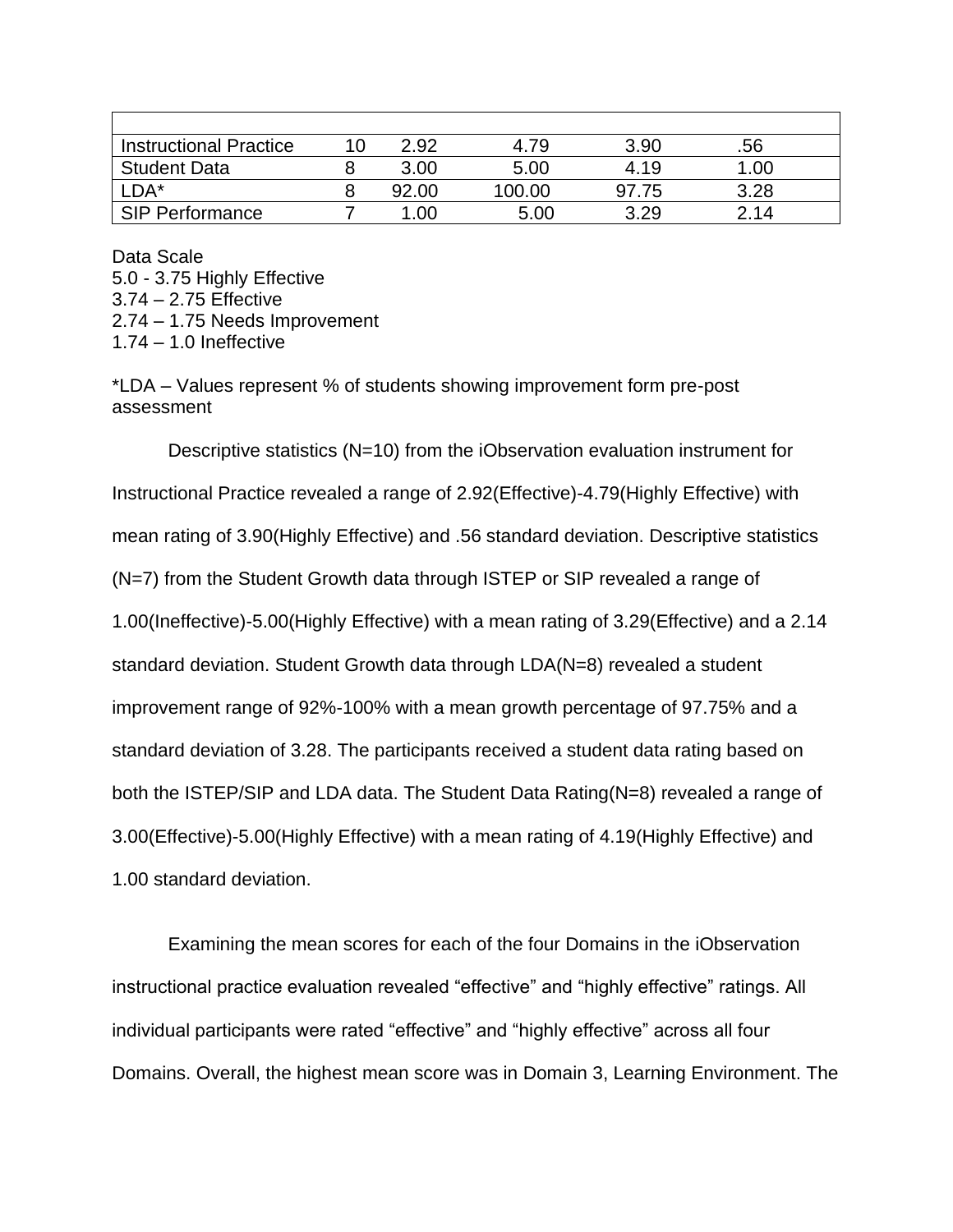second highest mean score was in Domain 4, Collaboration and Professional

Responsibilities, followed by Domain 1, Instructional Design and Assessment, and

finally Domain 2, Instructional Practice.

According to the Indiana Department of Education Teacher Effectiveness Ratings, the percent of University of Evansville program completers receiving a teacher evaluation rating of Effective or Highly Effective during the 2016-2017 school year are

as follows:

Teachers with One (1) Year Experience = 16 (12 Effective, 3 Highly Effective) Teachers with Two (2) Years of Experience = 26 (18 Effective, 7 Highly Effective) Teachers with Three (3) Years of Experience = 17 (8 Effective, 8 Highly Effective) Grand Total Rated Effective: 38 Grand Total Rated Highly Effective: 18 Grand Total Effective and Highly Effective: 56 Grand Total Teachers Evaluated: 59

The data indicated that 95.2% of program completers with 1-2 years of teaching

experience were rated either "Effective" or "Highly Effective" as a practicing teacher.

94.9% of program completers with 1-3 years of teaching experience were rated either

"Effective" or "Highly Effective" as a practicing teacher.

Program Completer Data 2018-2019

Descriptive Statistics

|                               |   | Minimum | Maximum | Mean  | <b>Std.Deviation</b> |
|-------------------------------|---|---------|---------|-------|----------------------|
|                               |   |         |         |       |                      |
| <b>Instructional Practice</b> | 5 | 3.78    | 4.79    | 4.18  | 42                   |
| <b>Student Data</b>           | ว | 3.00    | 5.00    | 4.17  | 1.04                 |
| $\mathsf{LDA}^\star$          | 3 | 95.00   | 100.00  | 97.00 | 2.65                 |
| <b>SIP Performance</b>        | ว | 1.00    | 5.00    | 3.67  | 2.31                 |

Data Scale 5.0 - 3.75 Highly Effective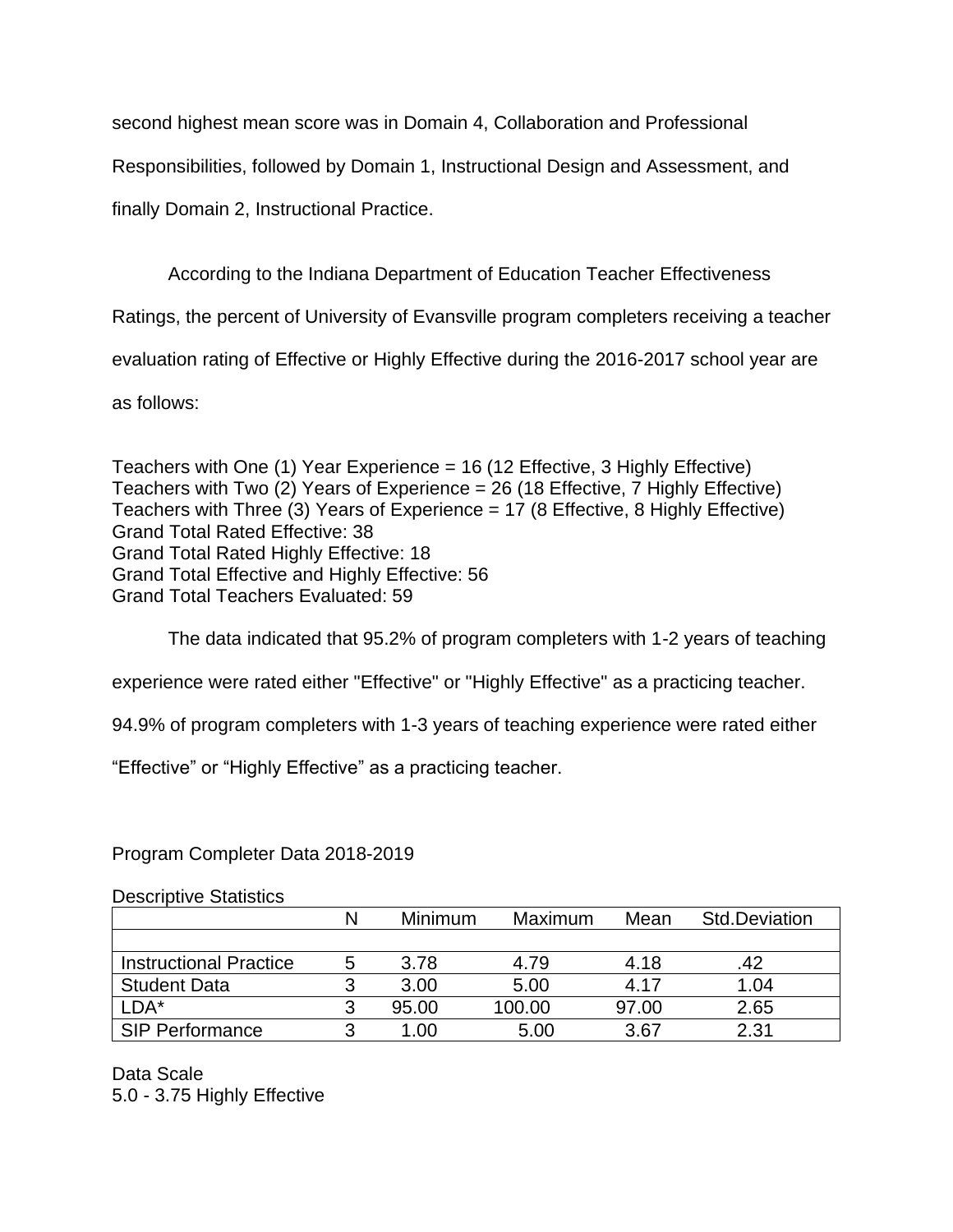3.74 – 2.75 Effective 2.74 – 1.75 Needs Improvement 1.74 – 1.0 Ineffective

\*LDA – Values represent % of students showing improvement form pre-post assessment

Descriptive statistics (N=5) from the iObservation evaluation instrument for Instructional Practice revealed a range of 3.78(Effective)-4.79(Highly Effective) with mean rating of 4.18(Highly Effective) and .42 standard deviation. Descriptive statistics (N=3) from the Student Growth data through ISTEP or SIP revealed a range of 1.00(Ineffective)-5.00(Highly Effective) with a mean rating of 3.67(Effective) and a 2.31 standard deviation. Student Growth data through LDA(N=3) revealed a student improvement range of 95%-100% with a mean growth percentage of 97.00% and a standard deviation of 2.65. The participants received a student data rating based on both the ISTEP/SIP and LDA data. The Student Data Rating(N=3) revealed a range of 3.00(Effective)-5.00(Highly Effective) with a mean rating of 4.17(Highly Effective) and 1.04 standard deviation.

Examining the mean scores for each of the four Domains in the iObservation instructional practice evaluation revealed "effective" and "highly effective" ratings. All individual participants were rated "effective" and "highly effective" across all four Domains. Overall, the highest mean score continues to be in Domain 3, Learning Environment. The second highest mean score was in Domain 4, Collaboration and Professional Responsibilities, followed by Domain 1, Instructional Design and Assessment, and finally Domain 2, Instructional Practice. This is also consistent with previous year's data.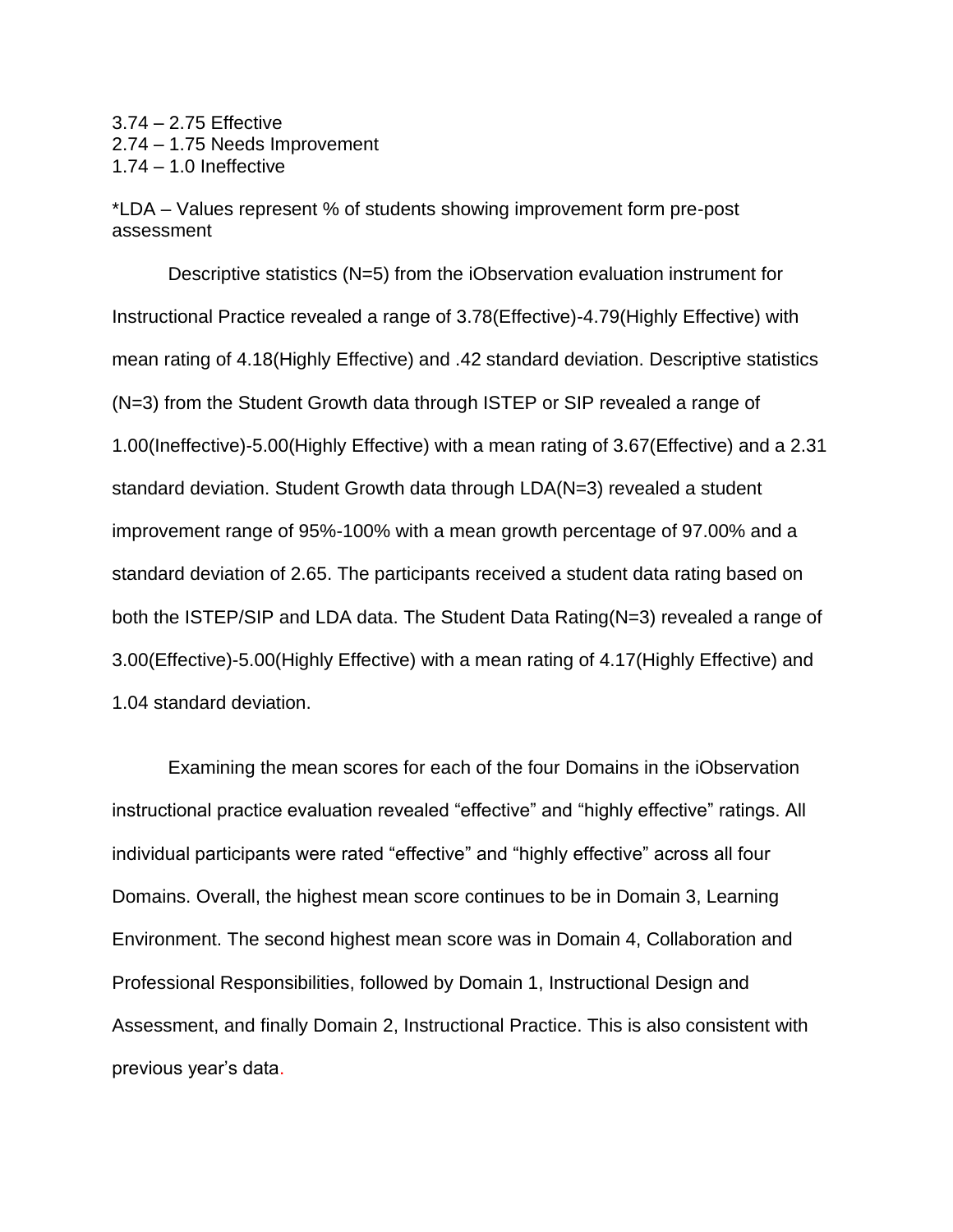According to the Indiana Department of Education Teacher Effectiveness

Ratings, the percent of University of Evansville program completers receiving a teacher

evaluation rating of Effective or Highly Effective during the 2017-2018 school year are

as follows:

Teachers with One (1) Year Experience = 10 (9 Effective, 1 Highly Effective) Teachers with Two (2) Years of Experience = 14 (7 Effective, 6 Highly Effective) Teachers with Three (3) Years of Experience = 25 (13 Effective, 11 Highly Effective) Grand Total Rated Effective: 29 Grand Total Rated Highly Effective: 18 Grand Total Effective and Highly Effective: 47 Grand Total Teachers Evaluated: 49

The data indicated that 95.8% of program completers with 1-2 years of teaching

experience were rated either "Effective" or "Highly Effective" as a practicing teacher.

95.9% of program completers with 1-3 years of teaching experience were rated either

"Effective" or "Highly Effective" as a practicing teacher.

# Program Completer Data 2019-2020

Descriptive Statistics

|                               |    | Minimum | Maximum | Mean | <b>Std.Deviation</b> |
|-------------------------------|----|---------|---------|------|----------------------|
|                               |    |         |         |      |                      |
| <b>Instructional Practice</b> | 26 | 3.06    | 3.75    | רכ כ |                      |

Data Scale 5.0 - 3.75 Highly Effective 3.74 – 2.75 Effective 2.74 – 1.75 Needs Improvement 1.74 – 1.0 Ineffective

Descriptive statistics (N=26) from the iObservation evaluation instrument for Instructional Practice revealed a range of 3.06 (Effective)-3.75 (Highly Effective) with an overall mean score of 3.32 (Effective) and .18 standard deviation. Student Growth data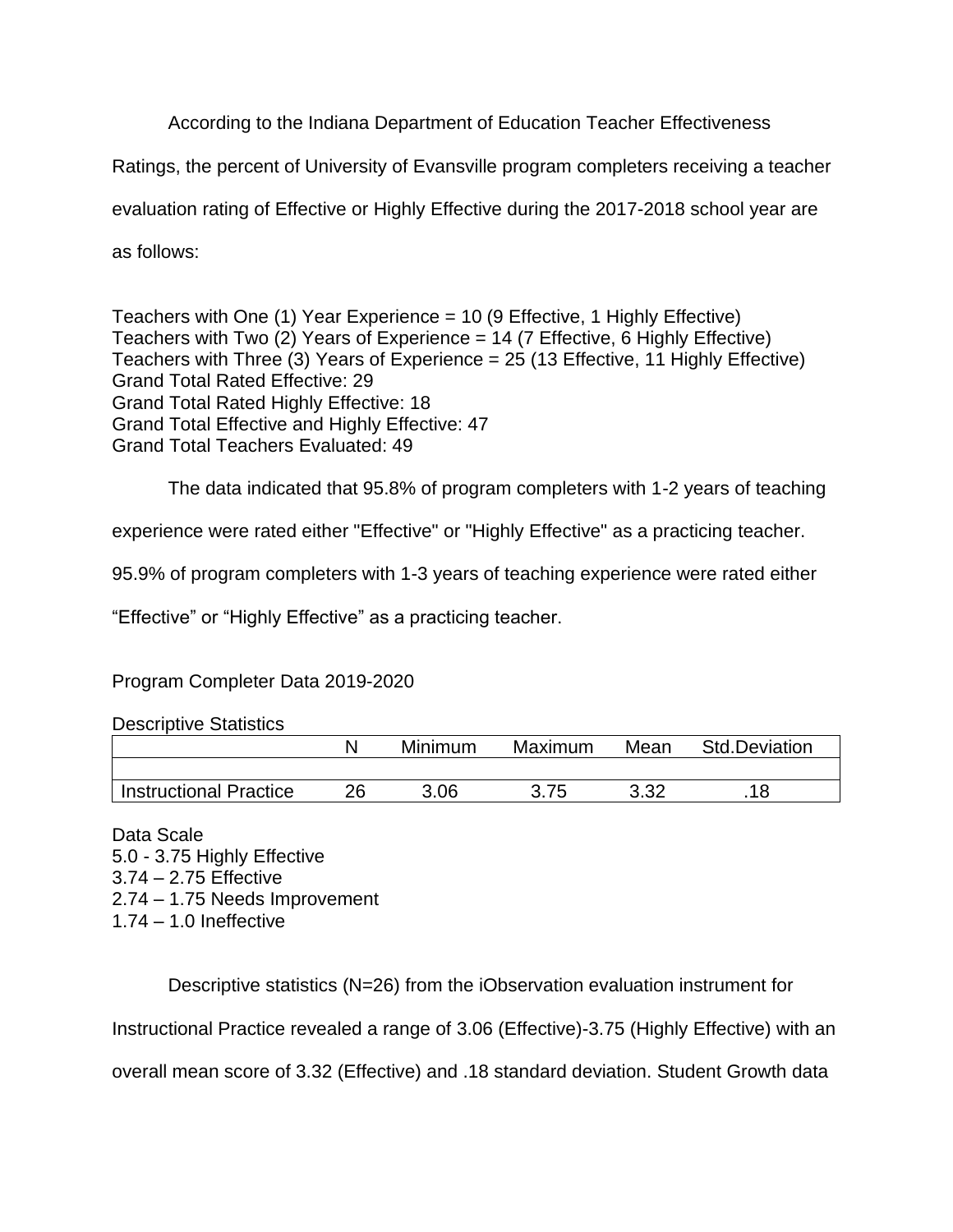was discontinued through the Indiana Department of Education as a requirement of secondary schools beginning the 2020 school year. Therefore, no student data rating was given to teachers and student data ratings were eliminated from the evaluation process.

Examining the mean scores for each of the four Domains in the iObservation instructional practice evaluation revealed "effective" and "highly effective" ratings. All individual participants were rated "effective" and "highly effective" across all four Domains. Overall, the highest mean score was in Domain 4, Collaboration and Professional Responsibilities. The second highest mean score was in Domain 3, Learning Environment, followed by Domain 1, Instructional Design and Assessment, and finally Domain 2, Instructional Delivery.

According to the Indiana Department of Education Teacher Effectiveness Ratings, the percent of University of Evansville program completers receiving a teacher evaluation rating of Effective or Highly Effective during the 2018-2019 school year are as follows:

Teachers with One (1) Year Experience = 11 (7 Effective, 3 Highly Effective) Teachers with Two (2) Years of Experience = 17 (7 Effective, 10 Highly Effective) Teachers with Three (3) Years of Experience = 24 (10 Effective, 14 Highly Effective) Grand Total Rated Effective: 24 Grand Total Rated Highly Effective: 27 Grand Total Effective and Highly Effective: 51 Grand Total Teachers Evaluated: 52

The data indicated that 96.4% of program completers with 1-2 years of teaching experience were rated either "Effective" or "Highly Effective" as a practicing teacher.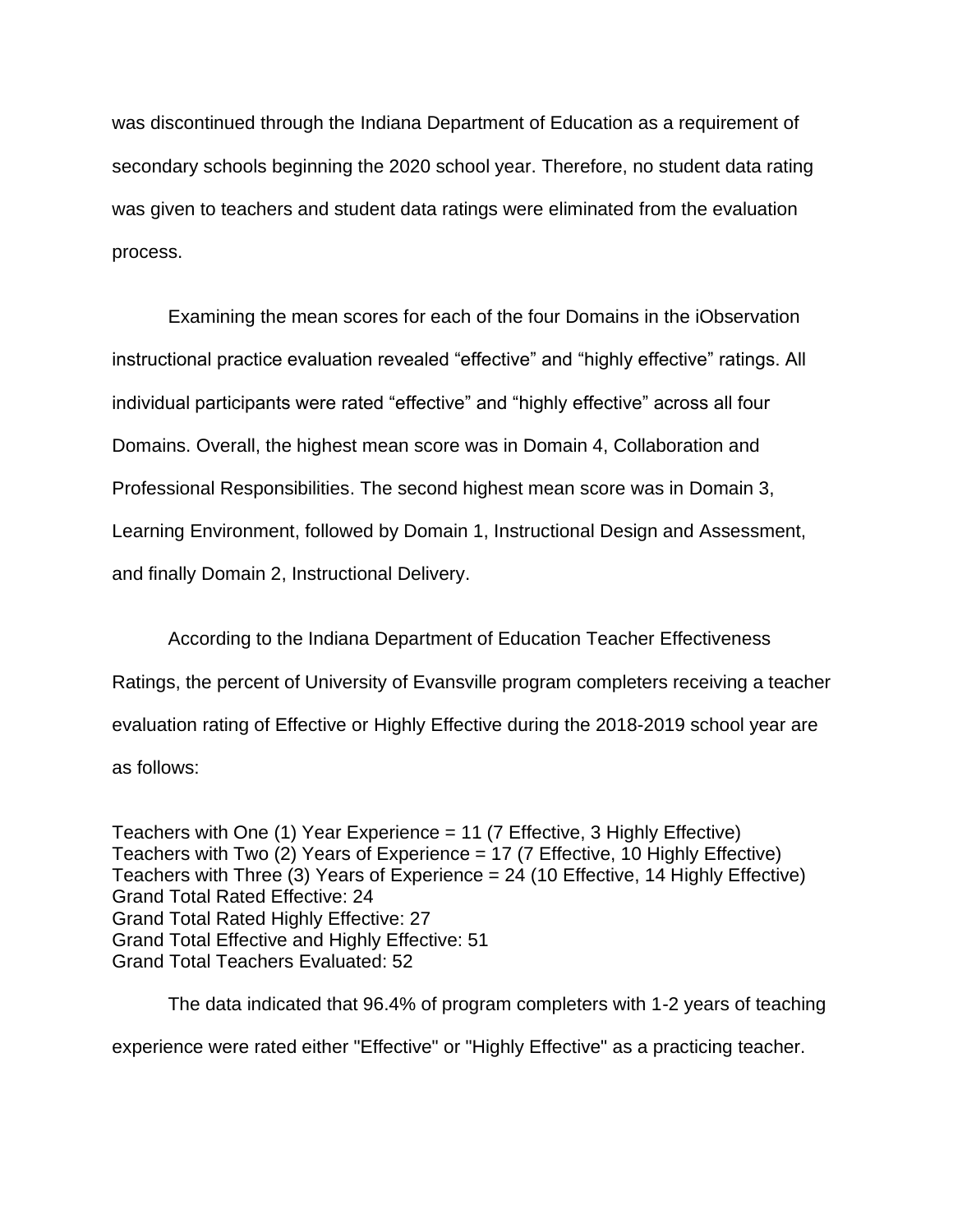98.1% of program completers with 1-3 years of teaching experience were rated either

"Effective" or "Highly Effective" as a practicing teacher.

Program Completer Data 2020-2021

| <b>Descriptive Statistics</b> |  |
|-------------------------------|--|
|-------------------------------|--|

|                               | Minimum | Maximum | Mean | <b>Std.Deviation</b> |
|-------------------------------|---------|---------|------|----------------------|
|                               |         |         |      |                      |
| <b>Instructional Practice</b> | ממ מ    |         | 3.47 |                      |

Data Scale 5.0 - 3.75 Highly Effective 3.74 – 2.75 Effective 2.74 – 1.75 Needs Improvement 1.74 – 1.0 Ineffective

Descriptive statistics (N=32) from the iObservation evaluation instrument for Instructional Practice revealed a range of 3.23 (Effective)-3.74 (Effective) with an overall mean score of 3.47 (Effective) and .22 standard deviation. Student Growth data was discontinued through the Indiana Department of Education as a requirement of secondary schools beginning the 2020-2021 school year. Therefore, no student data rating was given to teachers and student data ratings were eliminated from the evaluation process.

Examining the mean scores for each of the four Domains in the iObservation instructional practice evaluation revealed "effective" and "highly effective" ratings. All individual participants were rated "effective" and "highly effective" across all four Domains. Overall, the highest mean score was in Domain 4, Collaboration and Professional Responsibilities. The second highest mean score was in Domain 3, Learning Environment, followed by Domain 1, Instructional Design and Assessment, and finally Domain 2, Instructional Delivery.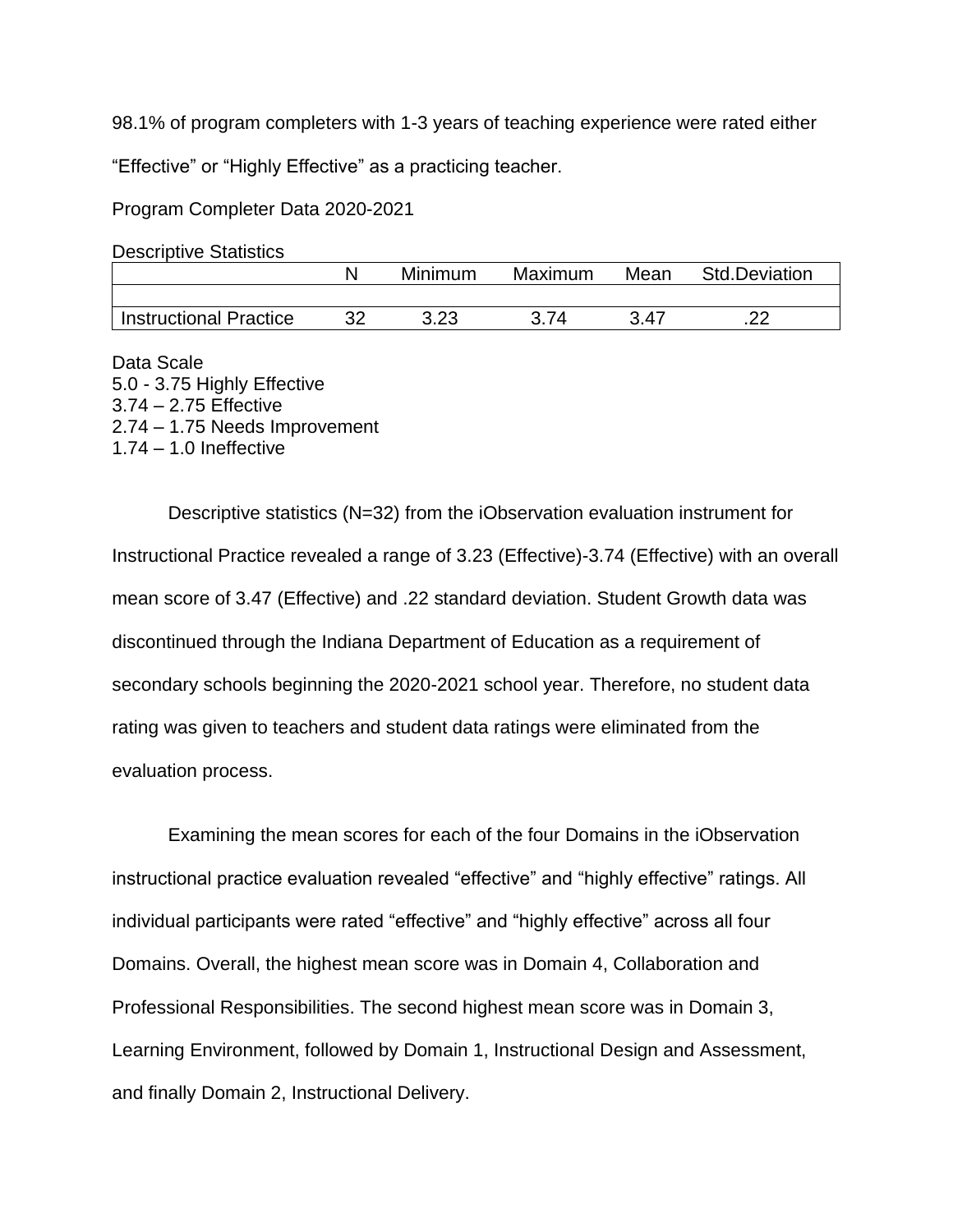According to the Indiana Department of Education Teacher Effectiveness

Ratings, the percent of University of Evansville program completers receiving a teacher

evaluation rating of Effective or Highly Effective during the 2019-2020 school year are

as follows:

Teachers with One (1) Year Experience = 18 (16 Effective, 1 Highly Effective) Teachers with Two (2) Years of Experience = 11 (8 Effective, 2 Highly Effective) Teachers with Three (3) Years of Experience =  $<$ 10 Grand Total Rated Effective: 24 Grand Total Rated Highly Effective: 3 Grand Total Effective and Highly Effective: 27 Grand Total Teachers Evaluated: 29

The data indicated that 93.1% of program completers with 1-2 years of teaching experience were rated either "Effective" or "Highly Effective" as a practicing teacher.

# **Discussion and Recommendations**

This longitudinal case study allowed the EPP to continually monitor the teaching effectiveness of program completers in an effort to analyze program curriculum and design. The findings from this case study provided evidence of program completers for CAEP Standards 4.1, Impact on P-12 Student Learning and Development, and 4.2, Indicators of Teaching Effectiveness. The participant and IDOE survey data indicated all program completers are rated either "effective" or "highly effective" for student learning outcomes and teaching practices. The findings also revealed that the program completer ratings improved over time.

The findings suggest the program completers' immersion in the K-12 classroom early and often during their teacher preparation program contributed to effective classroom teaching (Darling-Hammond, 2009). In addition, bridging theory and practice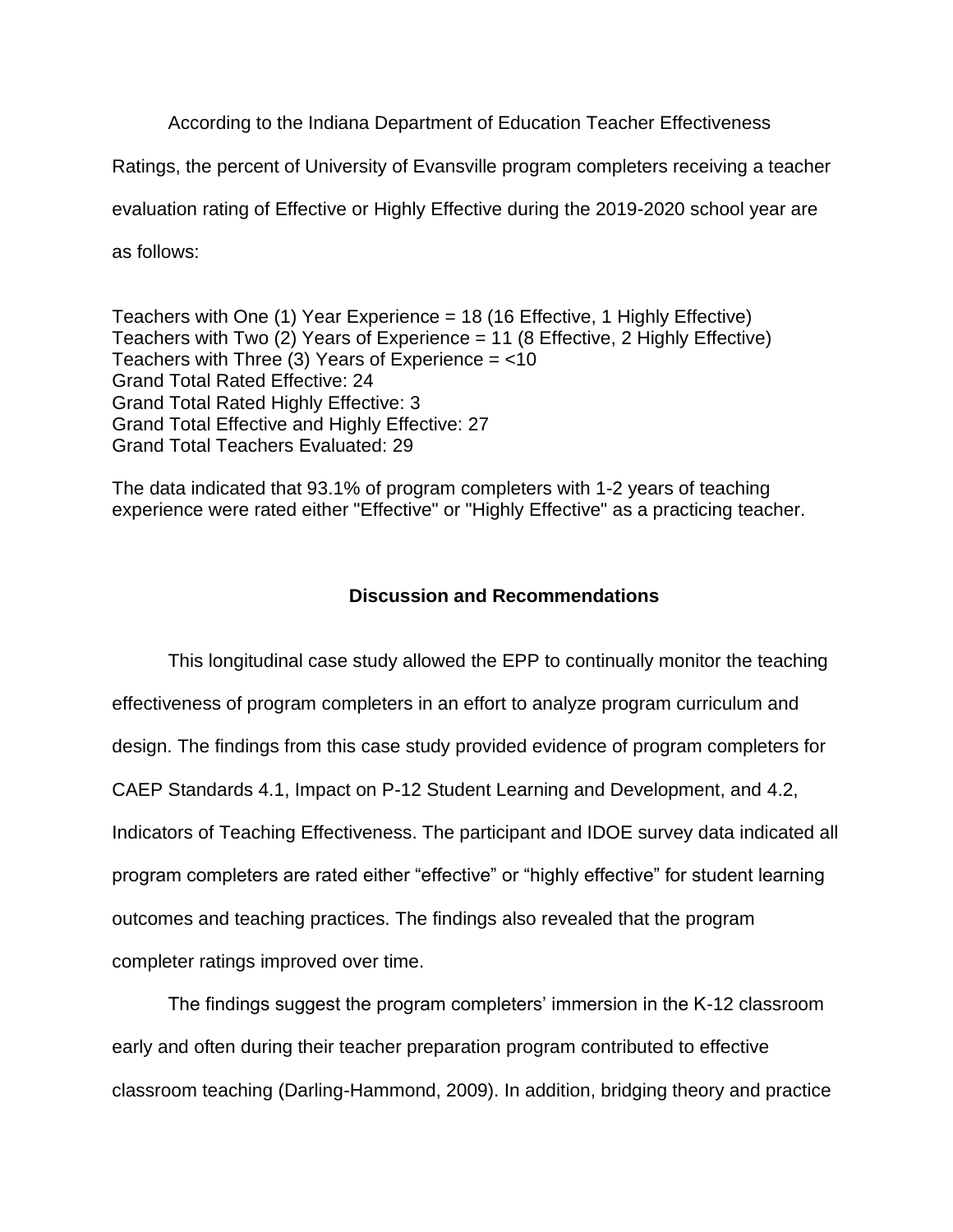was critical for the process of preparing effective teachers (National Research Council, 2010; Zeichner, 2010). The collaborative partnership between the EPP and a local school corporation was crucial for creating these positive outcomes for both program completers and K-12 students (Johnston-Parsons, 2012).

The practical application of skills during several clinical experiences proved to be very beneficial to program completers across all disciplines. The design of the teacher preparation program allowed teacher candidates to learn strategies and methods that could immediately be applied in a clinical setting. These opportunities to practice in the actual classroom setting proved to be an asset for early career practicing teachers.

Discussion with focus group participants identified the key reasons for practitioner success as the wide variety of experiential learning working closely with mentor teachers and a teacher preparation program that allowed teacher candidates to build the skill sets required to be effective classroom teachers. The study participants have the confidence and skill set to work in culturally diverse inner-city schools. All program completers have had experience in Title I schools. Due to the coursework and emphasis on variety of school community experiences, program completers are culturally competent. The findings confirmed program completers are effectively teaching in a highly diverse student population.

The case study revealed some limitations that may be addressed through continued research. Securing additional years of data and soliciting more study participants are among the recommendations for future ongoing research and data analysis. Continued analysis of program completer data will enable the EPP to identify any possible areas of improvement in the teacher preparation program. The four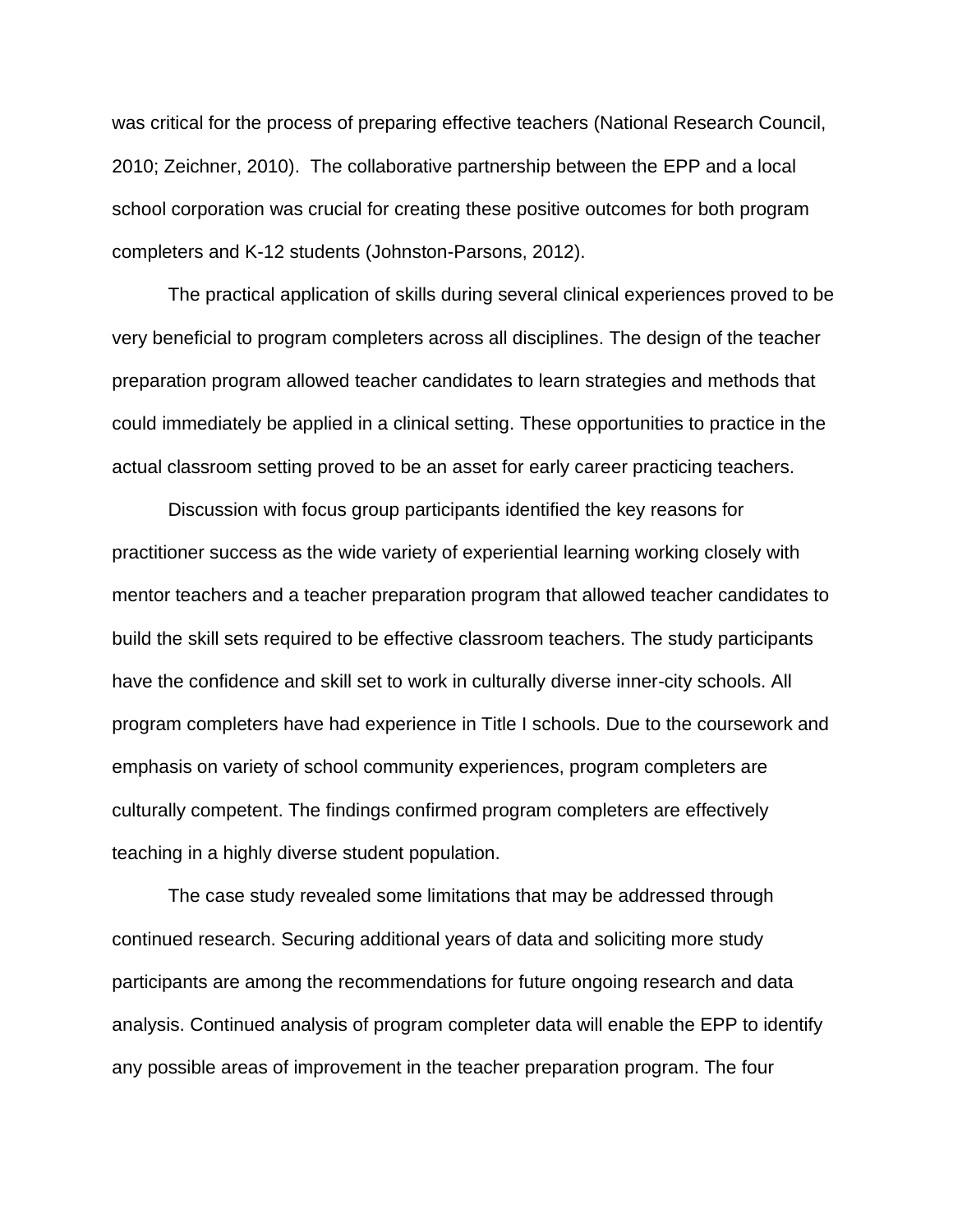domains of the iObservation teacher evaluation instrument, Instructional Design and Assessment, Instructional Delivery, Learning Environment, and Collaboration and Professional Responsibilities, provided specific areas to examine for program improvements and curriculum revision.

## **References**

- Ambrosetti, A., & Dekkers, J. (2010). The interconnectedness of the roles of mentors and mentees in pre-service teacher education mentoring relationships. *Australian Journal or Teacher Education, 35*(6).
- Bandura, A. (1977). Self-efficacy: Toward a unifying theory of behavioral change. *Psychological Review, 84(*2) 191-215.
- Darling-Hammond, L. (2005). Teaching as a profession: [Lesson](http://www.ascd.org/publications/educational-leadership/may03/vol60/num08/Keeping-Good-Teachers@-Why-It-Matters,-What-Leaders-Can-Do.aspx) in teacher preparation and professional development. *Phi Delta Kappan, 87*(3), 237-240.
- Darling-Hammond, L. (2009). Teacher education and the American future. *Journal of Teacher Education, 61*(2), 35-47.
- Dewey, J. (1938). *Experience and education.* New York: The Macmillan Company.
- Grossman, P., Hammerness, K., & McDonald, M. (2009). Redefining teaching, reimagining teacher education. *Teachers and Teaching, 15*(2), 273-289.